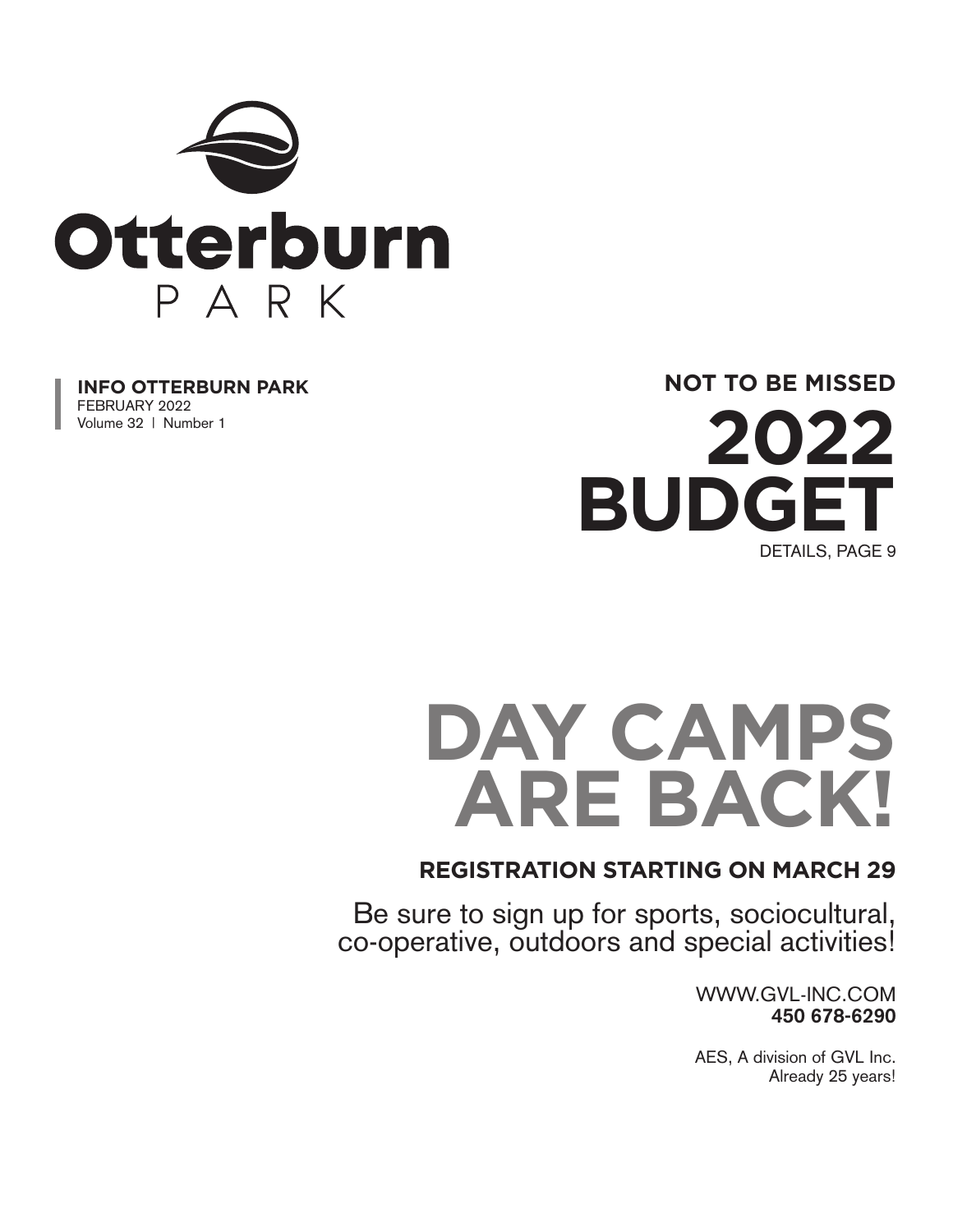# **DEAR FELLOW CITIZENS,**

We recently adopted a strategic budget based on long-term planning, which demonstrates our commitment to our quality of life and community spirit. Our budget includes the creation of essential positions to improve the quality of our services in a context of growth. These include the addition of a specialized environmental resource—a key issue in 2022. In this regard, don't forget to participate in the "Pour ma mobilité, je m'active" (To get mobility, I get active) initiative, which will continue on March 16.

Once again this year, springtime encourages us to help each other and show solidarity. It is in this spirit that I invite you to join me on March 28 for the Ville d'Otterburn Park's blood drive. From April 24 to 30, it's the time to highlight the work of our volunteers during National Volunteer Week. Whether it is within organizations or resident committees, or when you give your time to help a neighbour or a loved one, I would like to thank you for your dedication.

**MÉLANIE VILLENEUVE** Mayor mvilleneuve@opark.ca

JACQUES PORTELANCE Councillor – District 1 district1@opark.ca

MARIE-CHRISTINE MOORE Councillor – District 2 district2@opark.ca

MARC GIRARD ALLEYN Councillor – District 3 district3@opark.ca

CLAUDE LEROUX Councillor – District 4 district4@opark.ca

MATHIEU CHAPDELAINE Councillor – District 5 district5@opark.ca

NATACHA THIBAULT Councillor – District 6 district6@opark.ca



Main number: 450-536-0303 Fax: 450-467-8260 **www.opark.ca** E-mail: info@opark.ca

**INFO OTTERBURN PARK**

Legal deposit: ISSN 1201-8961 Bibliothèque nationale du Québec National Library of Canada

Published four times a year by the Ville d'Otterburn Park Circulation: 3,465

Writing / Coordination: Communications Department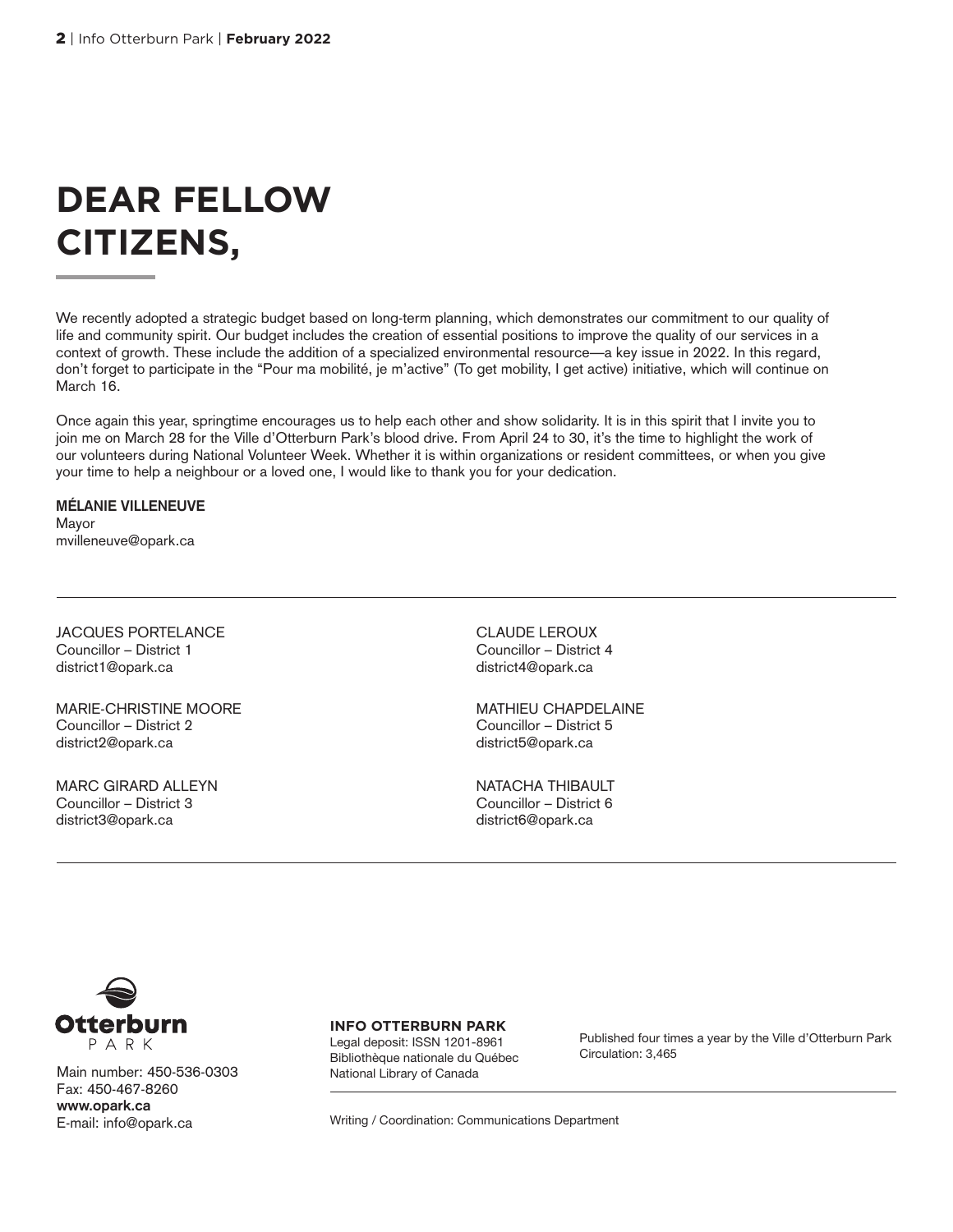

### **HOLDING OF REGULAR SITTINGS OF THE COUNCIL**

Regular sittings of the City Council for 2022 will be held in the large hall of the Pointe-Valaine cultural and community centre, located at 85 Oxford Street in Otterburn Park. In addition, all regular City Council sittings will be held on the third Monday of each month, with the exception of the January (fourth Monday), April (fourth Monday), July (second Monday) and August (fourth Monday) meetings, which will be held on the following dates:

| <b>DATE</b>                                                                                                                                                | TIME    |
|------------------------------------------------------------------------------------------------------------------------------------------------------------|---------|
| January 24<br>February 21<br>March 21<br>April 25<br>May 16<br>June 20<br>July 11<br>August 22<br>September 19<br>October 17<br>November 21<br>December 19 | 7:30 pm |

### **PLANNING ADVISORY COMMITTEE (CCU)**

| <b>DATE</b>                                                                                                                                                      | <b>TIME</b> |
|------------------------------------------------------------------------------------------------------------------------------------------------------------------|-------------|
| <b>TUESDAY</b><br>January 25<br>February 22<br>March 29<br>April 26<br>May 31<br>June 28<br>August 9<br>September 6<br>September 27<br>October 25<br>November 29 | 7:00 pm     |
| *Subject to change                                                                                                                                               |             |

### **VOLUNTEER WEEK**

#### **April 24 to 30 is Volunteer Week.**

We would like to take this opportunity to warmly thank all residents who generously donate their time and whose contribution is essential to our community. THANK YOU!

### **2022 TAXES**

| <b>PAYMENT DATES</b>                              |  |
|---------------------------------------------------|--|
| February 28<br>April 13<br>June 8<br>September 14 |  |

A single statement of account for unpaid municipal taxes will be sent to you after the fourth payment of the year. You can make your payment electronically on your financial institution's website. Simply add the Ville d'Otterburn Park as a vendor. The reference number to be used corresponds to the registration number indicated on your four detachable payment coupons at the bottom of your tax bill. You must enter all the numbers without the F or spaces.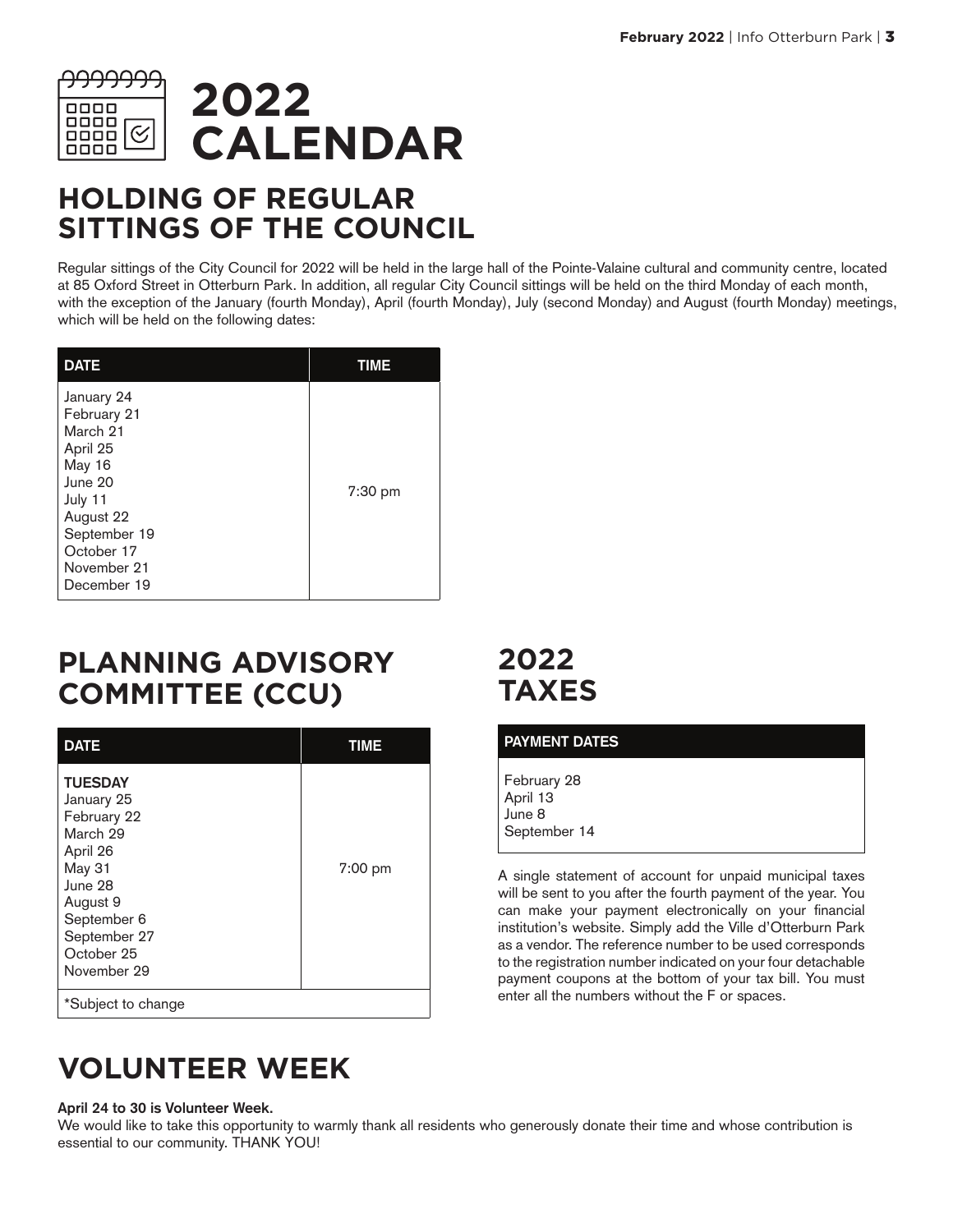### **DELEGATION OF ELECTED OFFICIALS**

| <b>COMMITTEE - COMMISSION - ORGANIZATION</b>                                                                       | <b>REPRESENTATIVE</b>          |                                     |                       |  |
|--------------------------------------------------------------------------------------------------------------------|--------------------------------|-------------------------------------|-----------------------|--|
|                                                                                                                    | 1st                            | 2nd                                 | <b>Substitute</b>     |  |
| City Council sitting                                                                                               | Mayor and Councillors          |                                     |                       |  |
| Plenary City Council committee meeting                                                                             |                                |                                     |                       |  |
| Régie intermunicipale de police<br>Richelieu-Saint-Laurent (RIPRSL)                                                | Mayor                          |                                     | Jacques Portelance    |  |
| Regional County Municipality of<br>Vallée-du-Richelieu (MRC) - Council of Mayors                                   | Mayor                          | No                                  | Mayor or alternate    |  |
| Régie intermunicipale de sécurité incendie<br>de la Vallée-du-Richelieu                                            | Mayor                          |                                     | Claude Leroux         |  |
| Régie intermunicipale de l'eau<br>de la Vallée-du-Richelieu (RIEVR)                                                | Natacha Thibault               |                                     | Marie-Christine Moore |  |
| Régie d'assainissement des eaux<br>de la Vallée-du-Richelieu (RAEVR)                                               | Natacha Thibault               | Jacques Portelance                  | Marie-Christine Moore |  |
| Régie intermunicipale des services animaliers<br>de la Vallée-du-Richelieu (RISAVR) -<br><b>Board of Directors</b> | Natacha Thibault               | Marie-Christine Moore               | Mayor                 |  |
| Corporation de développement communautaire<br>de la Vallée du Richelieu (CDCVR)                                    | Mayor                          | <b>No</b>                           | No                    |  |
| Finance and Administration Committee (CFA)                                                                         | Claude Leroux (Chair)          | Marc Girard Alleyn<br>(Vice- Chair) |                       |  |
| Planning Advisory Committee (CCU)                                                                                  | Jacques Portelance<br>(Chair)  | Natacha Thibault<br>(Vice-Chair)    |                       |  |
| Municipal Safety Advisory Committee (CCSM)                                                                         | Claude Leroux                  | No                                  |                       |  |
| Environmental Advisory Committee (CCE)                                                                             | Mathieu Chapdelaine<br>(Chair) | Jacques Portelance<br>(Vice-Chair)  | No                    |  |
| Sport, Recreation and Culture Advisory<br>Committee (CCSLC)                                                        | Marie-Christine Moore          | No                                  |                       |  |
| Chambre de commerce et d'industrie<br>Vallée-du-Richelieu (CCIVR)                                                  | Mayor                          |                                     |                       |  |
| Table de concertation des aînés<br>de la Vallée-des-Patriotes                                                      | Natacha Thibault               |                                     |                       |  |
| Table de concertation en petite enfance<br>de la Vallée des Patriotes                                              | Natacha Thibault               |                                     | Marie-Christine Moore |  |
| Table de concertation jeunesse de la Vallée des<br>Patriotes                                                       | Natacha Thibault               |                                     | Marie-Christine Moore |  |
| Comité de pilotage local Municipalité amie des<br>ainé(e)s (MADA)                                                  | Natacha Thibault               |                                     | Marc Girard Alleyn    |  |
| Comité de pilotage régional Municipalité amie des<br>ainé(e)s (MADA)                                               | Natacha Thibault               | Claude Leroux                       |                       |  |
|                                                                                                                    | Director                       | <b>Director</b>                     |                       |  |
| Société Culturelle de Pointe-Valaine Inc.                                                                          | Mayor                          | Marie-Christine Moore               |                       |  |

Note: The Mayor sits ex officio on all committees and commissions.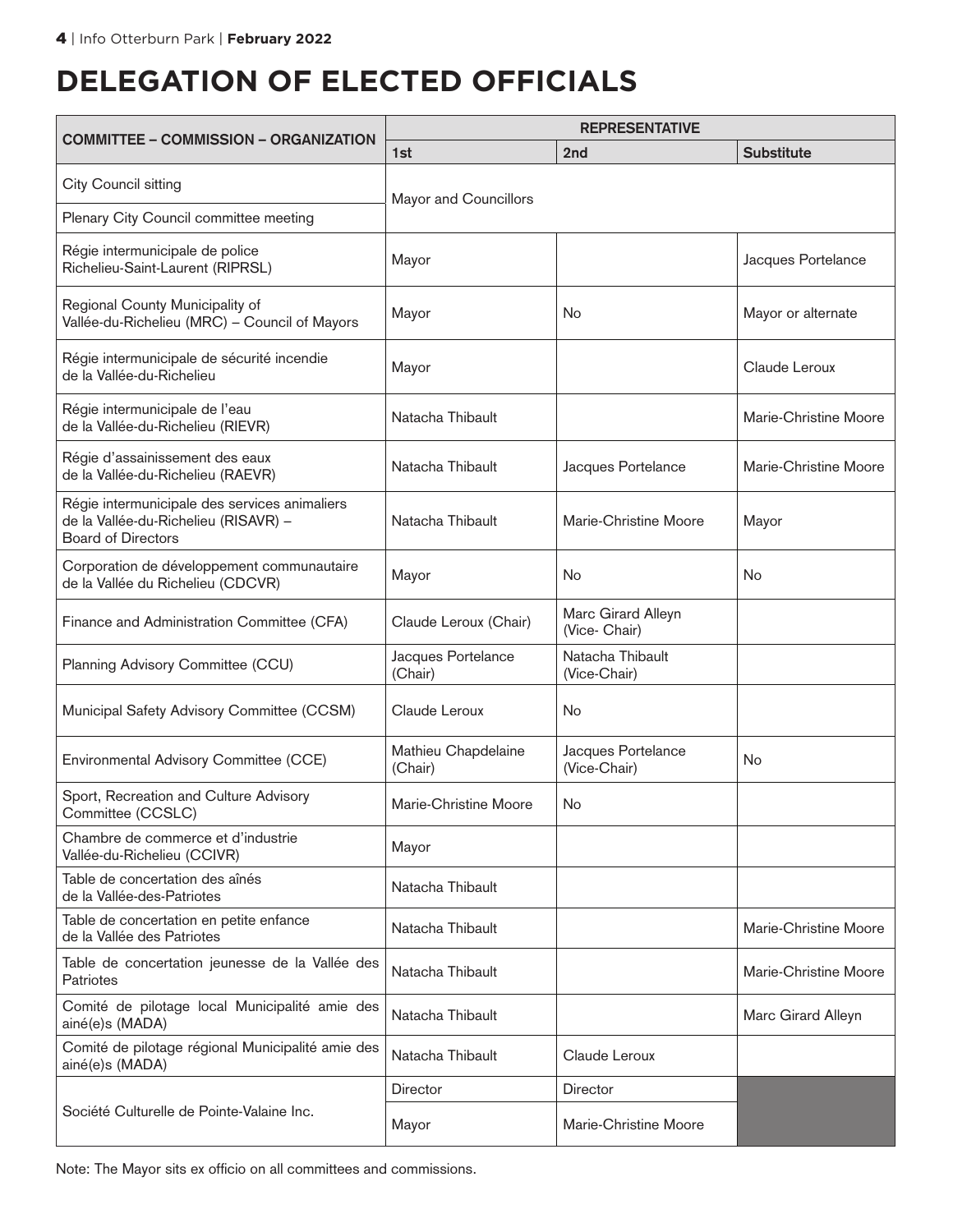### **LET'S HELP THE SNOW CLEARANCE PERSONNEL IN KEEPING OUR STREETS SAFE.**

**WITH THESE SIMPLE TIPS, YOU CAN HELP TO OPTIMIZE SNOW REMOVAL OPERATIONS:** 

- Place your garbage and recycling bins on the street only on the morning of the collection.
- Shovel snow from your driveway onto your property instead of pushing into the street, into the ditch or onto sidewalks.
- Keep snow cleared from the fire hydrant near your property
- Respect the prohibition of parking your vehicle on the street at night (between 2 a.m. and 7 a.m., until March 31).

Remember when you see the heavy equipment that the snow they plow is being thrown. Be careful when the plows are passing by and give them wide berth, especially if you are on foot.

To be effective, snow-clearing equipment must travel between 30 and 40 km/hr. Be patient when following behind them!

Thank you for your co-operation!

# **OVERNIGHT PARKING**

#### **REMINDER**

We would like to remind you that overnight parking, in the winter, is not allowed on the street, until March 31, between 2 a.m. and 7 a.m.

Thank you for your co-operation!

# **SPRING CLEAN-UP**

#### **The Public Works team is already in place for the big spring clean-up!**

The spring clean-up season is short and will begin shortly. Our blue-collar workers will be cleaning up parks, green spaces and sports fields as well as planting flowers around the City. Work will also be done to clean and secure streets, and pedestrian and bicycle paths by pruning and cutting down trees, not to mention doing repairs to pavement and shoulders, as well as surface water drainage. Lastly, there will be wastewater management: emptying of sumps, inspection of the sanitary sewer network and flushing of water mains.

Spring is also a wonderful time to clear street corners to increase visibility at intersections. By doing so, you are contributing to the safety of pedestrians, cyclists and motorists.

The visibility triangle is the triangular-shaped space near the intersection of street lines on a corner lot. Two sides of the sight triangle are formed by the street lines and their extension to the point where the extension of the street lines meet. The third side of the visibility triangle is a straight line joining the ends of the other two sides (see illustration).

Fences, walls, hedges, gates, winter shelters and signs are not permitted within the visibility triangle at any time.

# **SNOW FENCES AND TEMPORARY SHELTERS**

#### **April 15 is coming soon.**

Don't forget to remove your snow fences, as well as the roof and structure of your temporary outdoor carport.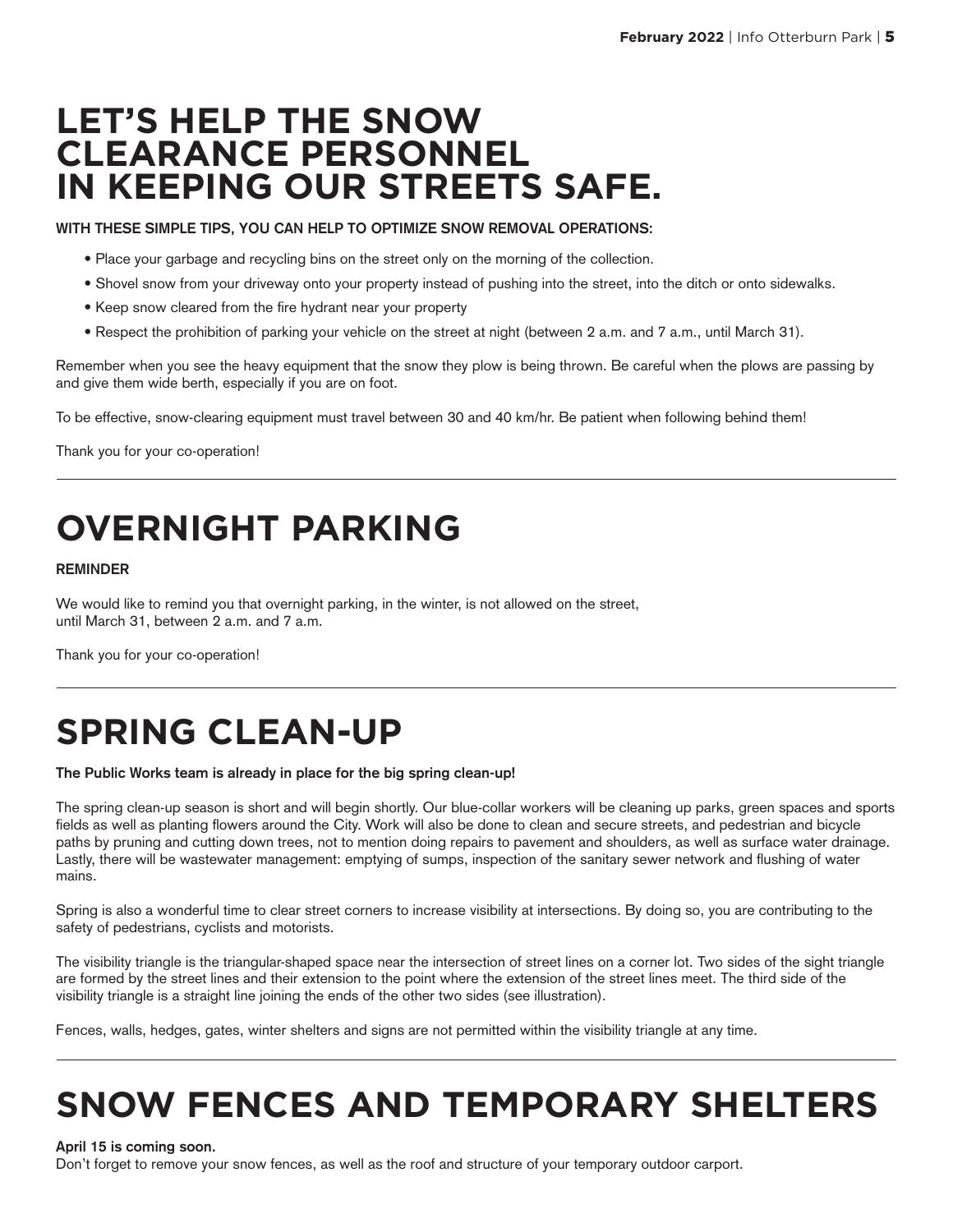### **OUTDOOR LIGHTS**

Walking is an activity that is currently experiencing a resurgence in popularity. In order to ensure the safety of people walking on our streets, we remind each resident that it is their responsibility to ensure the maintenance and proper functioning of their private outdoor lighting. The outdoor light should be equipped with a special device to ensure automatic operation and the light bulb must be changed regularly.

### **SNOW REMOVAL FROM YOUR DRIVEWAY AND SAFETY**

Do you need to clear your driveway of snow? Be careful not to push or shovel snow into the street.

Do you live on a street corner? For safety and visibility reasons, you cannot pile up snow more than one metre high within the visibility triangle of a street corner.

Do you have a fire hydrant on your property? Don't bury it under piles of snow! Make sure that access to the fire hydrant remains free at all times. During a fire, the first few minutes are crucial and the Fire Department must have access to the hydrants as quickly as possible.

Lastly, we remind you that the City cannot use salt on all streets. It is therefore important to adjust your driving according to the road condition and the weather.

# **ECO CENTRE**

The eco centre is a public place where you can drop off residual materials that are more difficult to recover by curbside pick-up.

This includes bulky items or items that are disposed of on an ad hoc basis. The goal is to recycle the majority of materials received.

#### **60 Fisher Street, Mont-Saint-Hilaire**

Access via Benoît Road is preferred to facilitate traffic flow.

WINTER PRE-OPENING Until March 31, 2022 Saturday: 9 am to 4 pm Sunday: 9 am to 4 pm

#### SUMMER SCHEDULE

April 1 to October 31, 2022 Thursday: 10 am to 6 pm Friday: 10 am to 6 pm Saturday: 9 am to 4 pm Sunday: 9 a.m. to 4 p.m.

### **ABOUT THE DIFFERENT COLLECTIONS**

Any questions? Any comments? Complaints? Not sure which materials are accepted or refused?

450-464-INFO (4636) or 1-844-722-INFO (4636) **infocollectes@mrcvr.ca**

For more information on residual materials management, please visit www.mrcvr.ca in the Residual Materials Management section.

### **COLLECTION OF HOUSEHOLD AND HAZARDOUS WASTE (HHW) 2022**

#### **McMasterville**

Saturday, May 21 – 8 a.m. to noon International School parking lot: 720 Morin Street

#### **Saint-Basile-le-Grand**

Saturday, June  $11 - 8$  a.m. to 3 p.m. Municipal garage: 200 Bella Vista **Street** 

#### **Otterburn Park**

Saturday, August  $27 - 8$  a.m. to 3 p.m. Municipal garage technical services: 120 Bellevue Street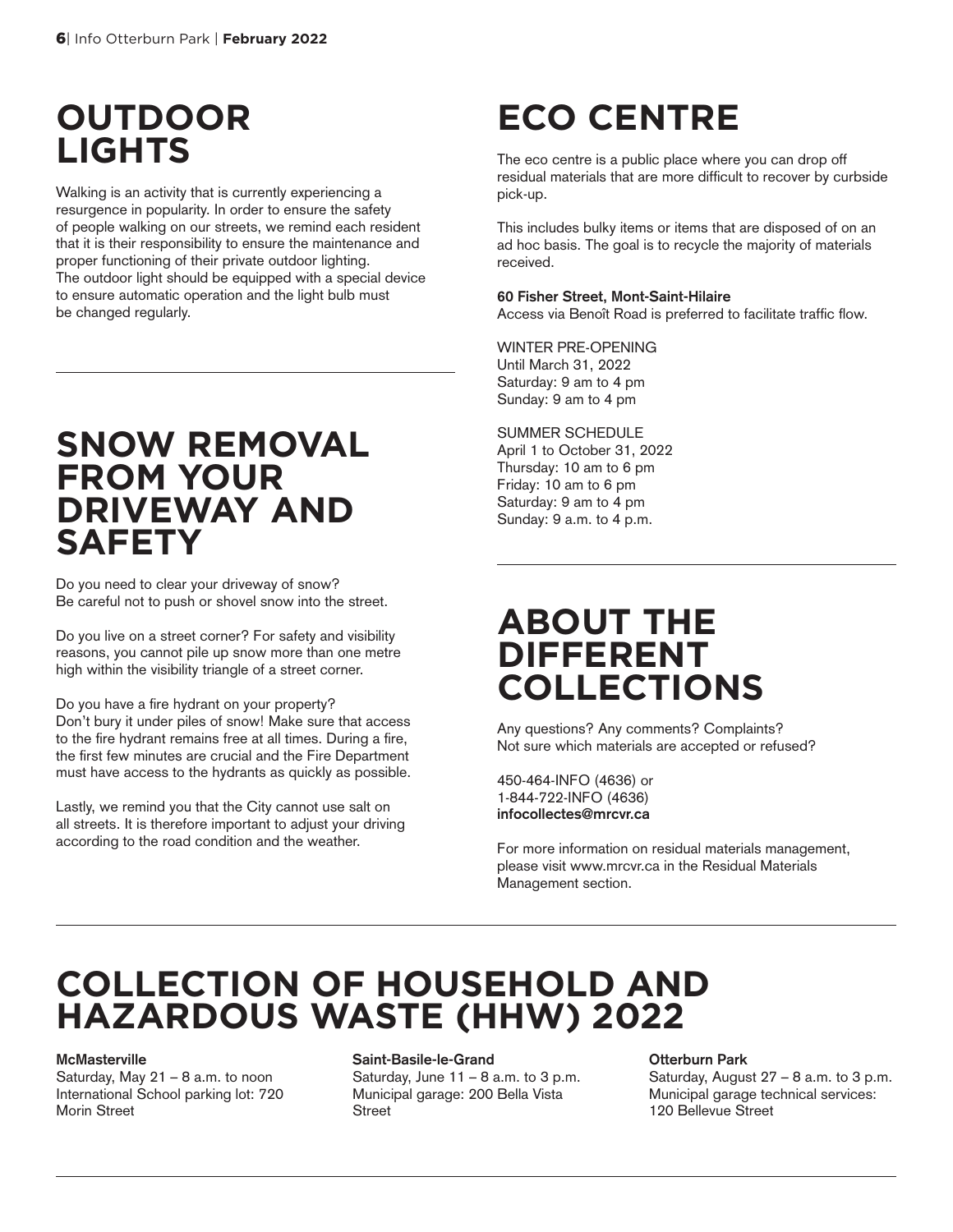### **EAVESTROUGHS BEST PRACTICES GUIDE**

As part of its efforts to improve stormwater management, the City provides information to its residents on the best practices to be followed.

Note: This guide is a tool to popularize the by-law and has no legal value.

The practice of evacuating rainwater as quickly as possible through the storm sewer system is no longer sufficient today. We have noted a trend toward a considerable increase in the intensity and frequency of rainfall due to climate change, which explains the urgent need to change our old habits regarding stormwater management.

#### **Evacuation of rainwater from the roof of a building**

Stormwater from a sloped building roof that is evacuated through eavestroughs and downspouts should be discharged onto the ground surface or into a percolating well, far from the infiltration area captured by the building's foundation drain when the receiving surface is permeable;

- The base of the percolating well must not be located below the water table.
- • Stormwater from the roof must be discharged within the property limits.

What is a compliant eavestrough?

- A compliant eavestrough directs water to a lawn, flower bed or hedge, 1.5 metres from the building foundation, so that it is absorbed by the ground within the property limits.
- An eavestrough that discharges into a collection barrel with an overflow or to a percolating well 1.5 m from the building foundation.

What is a non-compliant eavestrough?

• An eavestrough that is connected to the foundation drain or that allows the discharge of rainwater directly or indirectly into the municipal sewer system.

#### What is a foundation drain?

The foundation drain, commonly called French drain or drainage pipe, is a perforated pipe installed around a building, underground, at the foundation level. It is used to direct the underground water that could accumulate in the ground to the outside.

Under no circumstances should eavestroughs be connected to the foundation drain.

#### **POSSIBLE SOLUTIONS**

#### **Rainwater Collection Barrel**

One of the best ways to manage rainwater is to reuse it by collecting it. Homeowners can purchase a rainwater barrel, which will reduce the amount of potable water used for watering and cleaning.

#### **Surface Discharge**

There are simple, inexpensive and effective ways to bring your eavestroughs into compliance. First, disconnect the downspout from the foundation drain. Then, divert the rainwater collected by the downspout more than 1.5 m from your home, within your property limits.

The following installations are recommended:

Note: Regardless of the system you use to manage stormwater on your property, you are responsible for its maintenance and proper operation.





Un baril récupérateur avec un trop-plein



#### **Percolating well**

A percolating well, also called an absorbing well, is a hole dug in the ground and filled with gravel to collect rainwater. It is easy to build and will help the water infiltrate into the soil on your property. A percolating well should be installed 1.5 m from the property limits. The size of a percolating well varies according to the amount of runoff that is directed into it. As a rule of thumb, a 1.2-m wide-and-deep pit should be sufficient for most properties.

#### **Rain garden**

A rain garden is a small basin dug into the ground and designed to receive runoff water, which encourages its infiltration into the soil. Various plants are used. This type of installation helps reduce runoff while allowing the plants to filter out contaminants and replenish groundwater. A rain garden is also known as a retention area.

Small-scale stormwater control on private property is an excellent management method at the source that prevents a significant volume of water runoff from entering the municipal sewer system. These measures ensure the efficiency of the infrastructure and avoid wastewater overflows. Consequently, the simple fact of bringing your eavestroughs into compliance by ensuring that rainwater is absorbed by the ground can help protect the territory's waterways and reduce the risk of flooding.

Thank you for your involvement in preserving the quality of our waterways and the condition of our infrastructure!

Design: Québec City / Publigriffe / MDELCC / MDDEFP. Adapted texts: Cities of Sherbrooke and Magog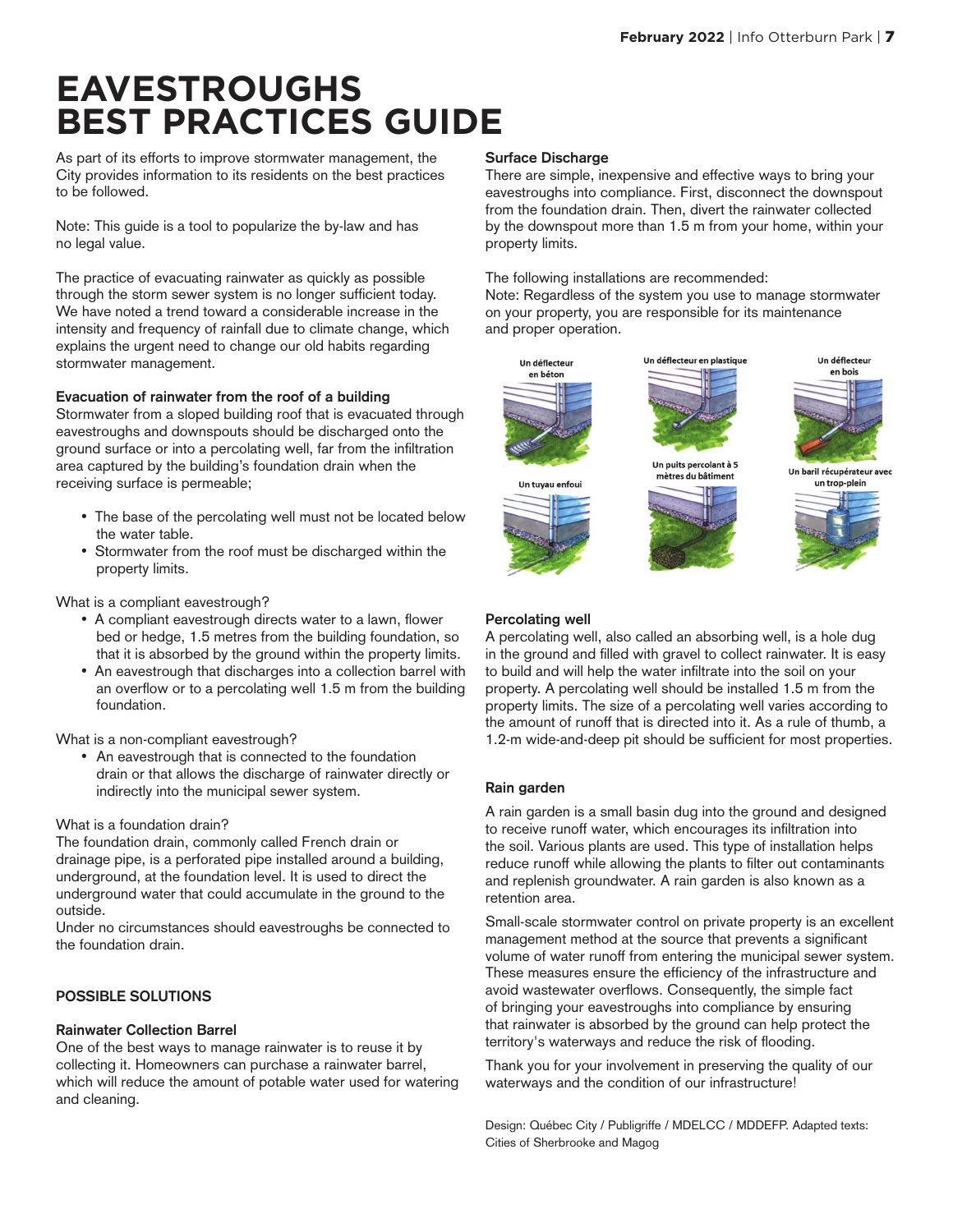### **APPLICATION FOR A PERMIT**

Do you have a new project in mind? Don't forget to find out if you need to obtain a permit from the Urban Planning Department. Moreover, in order to avoid the inconvenience of a non-conforming project, we encourage you to check the standards that apply to your project before starting it.

Here is a list of some work for which you must first obtain a permit or a certificate of authorization from the City:

- Construction, expansion, repair, modification, addition of a building;
- Partial or total demolition of a building;
- Exterior and interior renovations;
- Installation or replacement of an in-ground, semiinground, above-ground, demountable inflatable pool or not, as well as a spa with a capacity of more than 2,000 litres;
- Change of use;
- Septic installation and well;
- Signs;
- Tree felling, clearing or hole filling;
- Installation of off-street parking;
- Work in a riparian environment;
- Fences, balconies, patios, terraces, gazebos.

#### **Permit requests can be done online!**

Please note that projects located in a sector subject to the Site Planning and Architectural Integration Program (PIIA) require a longer process involving the presentation of the project to the Planning Advisory Committee (CCU) and the Municipal Council. For more information and to consult the Planning Advisory Committee (CCU) calendar, visit **opark.ca**.

### **HOME-BASED BUSINESSES**

In the Ville d'Otterburn Park, several types of businesses (personal, business and professional services) are authorized in your home such as computer services, beauty salons or artists' studios.

To see the complete list of authorized uses and conditions, we encourage you to read article 194, zoning by-law 431 on the Ville d'Otterburn Park website or to contact the Urban Planning Department at 450-536-0303, extension 293.

### **A MOMENT IN HISTORY**

Charles-Léon Denis, Ville d'Otterburn Park businessperson by Alain Côté

Charles Léon Denis (1882–1964) lived for more than 80 years, working in the Richelieu Valley and in the United States, like many French Canadians at the turn of the 20th century, attracted by jobs in the textile industry. His career path shows an obvious resourcefulness that led him to run a business in Otterburn Park from the 1920s until 1941.

Charles Léon Denis was born in Saint-Charles-sur-Richelieu. His family moved to Saint-Hilaire in 1891 and then to the United States in 1901 where he became a loom adjuster.

He returned to Saint-Hilaire in 1905 to ask Ernestine Bernard to marry him. The marriage was celebrated on May 29, and the couple returned to the United States. About a year and a half later, the young family moved to the Sorel area where Charles-Léon was a hotelier.

The First World War boosted the demand for production at the McMasterville Powder Mill. Charles Léon moved to Beloeil and found a job there.

Later, the family left Beloeil for Saint-Hilaire (Otterburn Park district). On September 15, 1924, Joseph-Philippe Dupuis sold Charles-Léon Denis three lots at the corner of Chemin de la traverse (Connaught Street) and the main road (Chemin des Patriotes). Since their arrival in Saint-Hilaire, the family had already been living in the building that served as both a store and a home. Charles-Léon had been running the post office there since 1921. Winning the confidence of his fellow citizens, he was elected school commissioner (from 1926 to 1933). In 1927, he acquired the property of his father-in-law, Wilfrid Bernard, near the church of Notre-Dame-du-Bon-Conseil. He operated his business until 1941, when he sold it to Émile Sirois of McMasterville. Charles-Léon Denis lived a full life in Otterburn Park where he died on March 1, 1964. His wife Ernestine Bernard died four years later, on November 8, 1968.

The full text in French of the text translated and summarized above is published in the 127th History Notebook (February 2022). Sold in many stores and at /shgbmsh.org for \$10.

Other article in the issue: Basile Daigneault, first mayor of Saint-Basile-le-Grand (1831–1901), by Bruno Labrosse.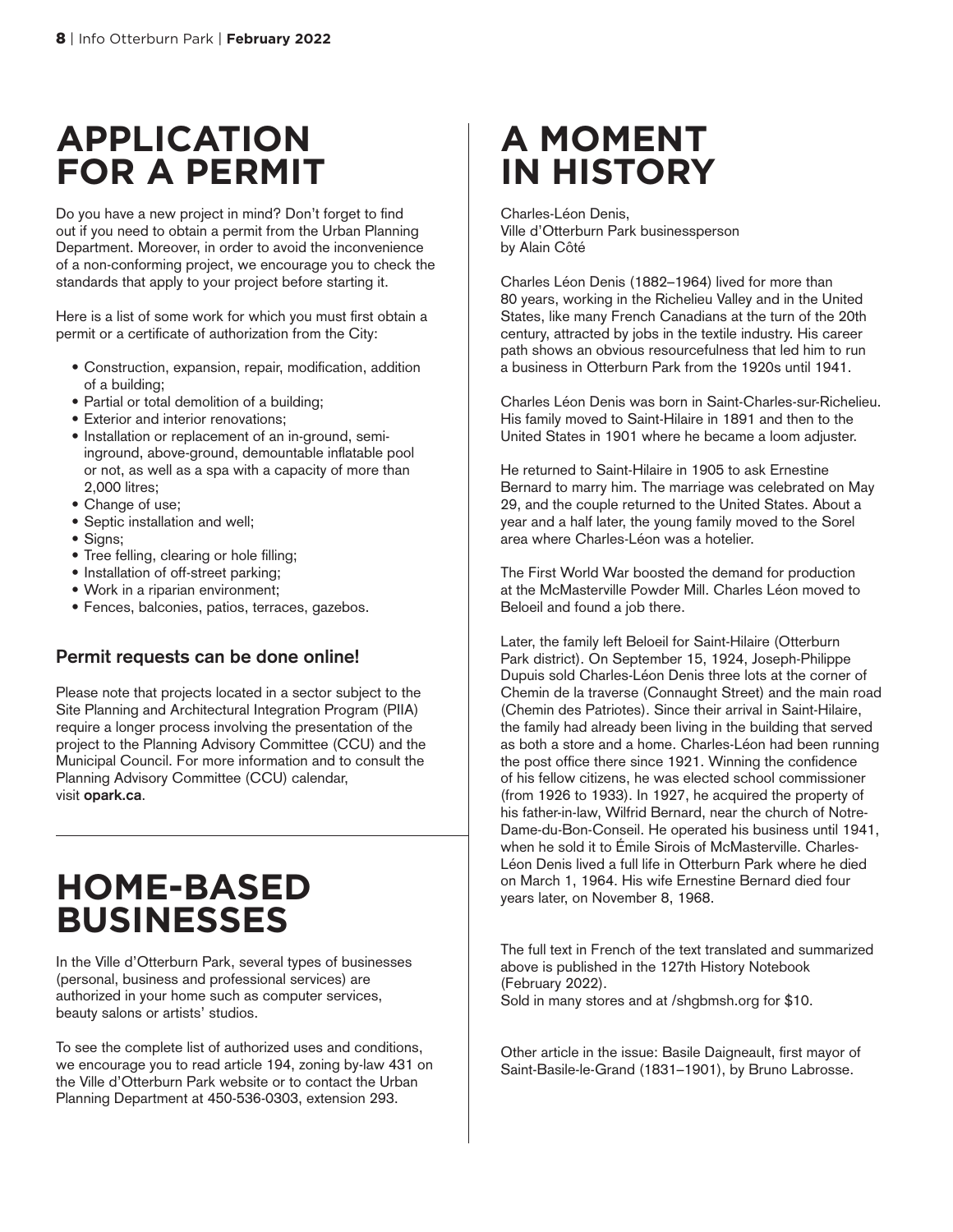FINANCE DEPARTMENT DECEMBER 16, 2021

# **BUDGET 2022**

### TAXABLE ASSESSMENT OF REAL PROPERTY

The current assessment roll covers fiscal years 2022 to 2024.

Therefore, the 2022 assessment is new. This assessment will remain the same for the next three years except for owners of a new construction or those who have made improvements to their building.

#### **In addition, the City's assessment roll has the following features:**

- The City's property wealth is primarily residential;
- There are very few commercial properties and no industrial properties.

#### **The principles applied to the preparation of operating and capital budgets:**

- Range of quality services offered at the best possible cost;
- • Sound management of the City's debt, while respecting residents' ability to pay and applying the principle of intergenerational bequity, i.e., not making today's taxpayers pay for infrastructure and equipment that will be used over an extended period of time;
- • A diligent and constant search for subsidies of all kinds offered by higher governments.

#### **Key issues in the preparation of the operating budget:**

- Increases in the collective agreements for municipal employees' compensation;
- Creation of four new jobs in the municipal organization;
- Sharp jump in the consumer price index;
- • Increase in quota shares charged by para-municipal organizations to ensure proper functioning.

#### **Key issues in the preparation of the Triennial Capital Expenditures Program (PTI):**

- The continuation of the master plan to upgrade our water, sewage and drainage infrastructures and municipal roads;
- Maintenance and improvement of municipal buildings;
- • Implementation of the master plan for parks, green spaces and recreational structures.

#### **Highlights**

- A new triennial property assessment roll for the years 2022–2023–2024;
- Increase in the average property tax bill of 3.1%.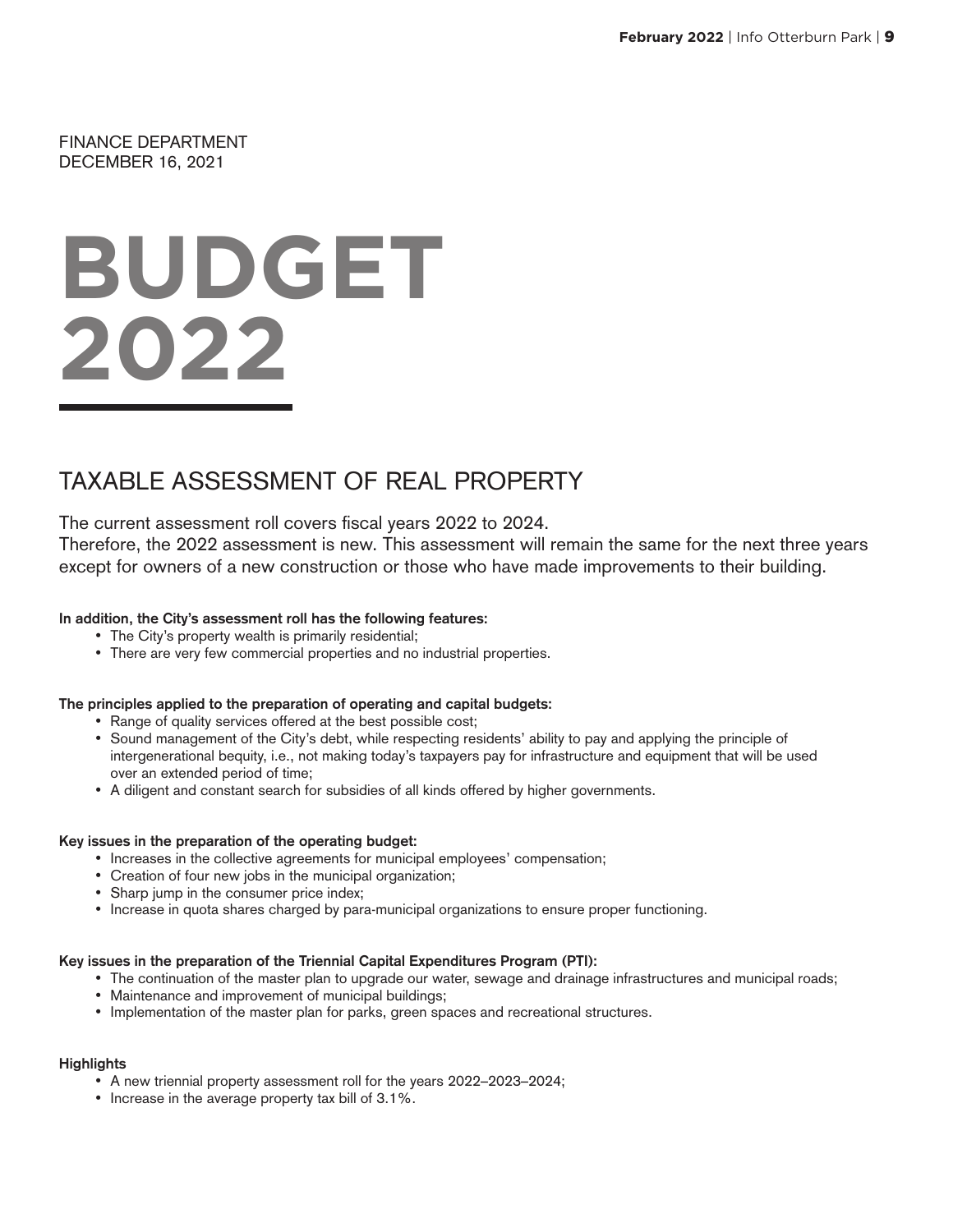### **2022 OPERATING BUDGET**

|                                               | 2021         | 2022         | Variation   |          |
|-----------------------------------------------|--------------|--------------|-------------|----------|
| <b>REVENUES</b>                               |              |              |             |          |
| Taxes and payments in lieu of taxes           | \$11,661,290 | \$12,401,910 | \$740,620   | 6.4%     |
| Government transfers and dues                 | \$187,580    | \$296,820    | \$109,240   | 58.2%    |
| Services rendered                             | \$388,280    | \$315,390    | (\$72,890)  | $-18.8%$ |
| Imposition of duties                          | \$1,154,650  | \$1,183,350  | \$28,700    | 2.5%     |
| Other revenues                                | \$144,790    | \$138,530    | (\$6,260)   | $-4.3%$  |
|                                               | \$13,536,590 | \$14,336,000 | \$799,410   | 5.9%     |
| <b>EXPENSES</b>                               |              |              |             |          |
| General administration                        | \$2,210,440  | \$2,602,050  | \$391,610   | 17.7%    |
| Public security                               | \$2,267,910  | \$2,384,630  | \$116,720   | 5.1%     |
| Transport                                     | \$2,518,150  | \$2,618,880  | \$100,730   | 4.0%     |
| Environmental health                          | \$2,669,480  | \$2,744,910  | \$75,430    | 2.8%     |
| Urbanism                                      | \$588,760    | \$507,040    | (\$81,720)  | $-13.9%$ |
| Recreation and culture                        | \$1,940,020  | \$2,063,300  | \$123,280   | 6.4%     |
| Financial expenses                            | \$293,530    | \$467,370    | \$173,840   | 59.2%    |
|                                               | \$12,488,290 | \$13,388,180 | \$899,890   | 7.2%     |
| <b>ITEMS OF CONCILIATION FOR TAX PURPOSES</b> |              |              |             |          |
| Debt repayment                                | \$835,900    | \$723,670    | (\$112,230) | $-13.4%$ |
| Working capital repayment                     | \$212,400    | \$224,150    | \$11,750    | 5.5%     |
|                                               | \$1,048,300  | \$947,820    | (\$100,480) | $-9.6%$  |
|                                               | \$13,536,590 | \$14,336,000 | \$799,410   | 5.9%     |

### **2022–2023–2024 TRIENNIAL CAPITAL EXPENDITURES PROGRAM**

|                           | 2022        | 2023        | 2024         | <b>TOTAL</b> |
|---------------------------|-------------|-------------|--------------|--------------|
| <b>INVESTMENTS</b>        |             |             |              |              |
| Infrastructure            | \$2,759,700 | \$9,130,100 | \$17,248,200 | \$29,138,000 |
| <b>Buildings</b>          |             | \$460,000   | \$460,000    | \$1,586,200  |
|                           |             |             |              |              |
| Parks and playgrounds     | \$287,500   |             |              | \$287,500    |
| <b>Vehicles</b>           |             | \$402,500   | \$574,900    | \$977,400    |
|                           | \$3,713,400 | \$9,992,600 | \$18,283,100 | \$31,989,100 |
| <b>FINANCING</b>          |             |             |              |              |
| <b>Borrowings</b>         | \$2,129,700 | \$7,122,160 | \$3,879,200  | \$13,131,060 |
| <b>Subsidies</b>          | \$500,000   |             | \$7,943,900  | \$8,443,900  |
| Working capital           | \$86,200    |             |              | \$86,200     |
| Operating surplus         | \$867,500   | \$460,000   | \$460,000    | \$1,787,500  |
| Third-party contributions | \$130,000   | \$2,410,440 | \$6,000,000  | \$8,540,440  |
|                           | \$3,713,400 | \$9,992,600 | \$18,283,100 | \$31,989,100 |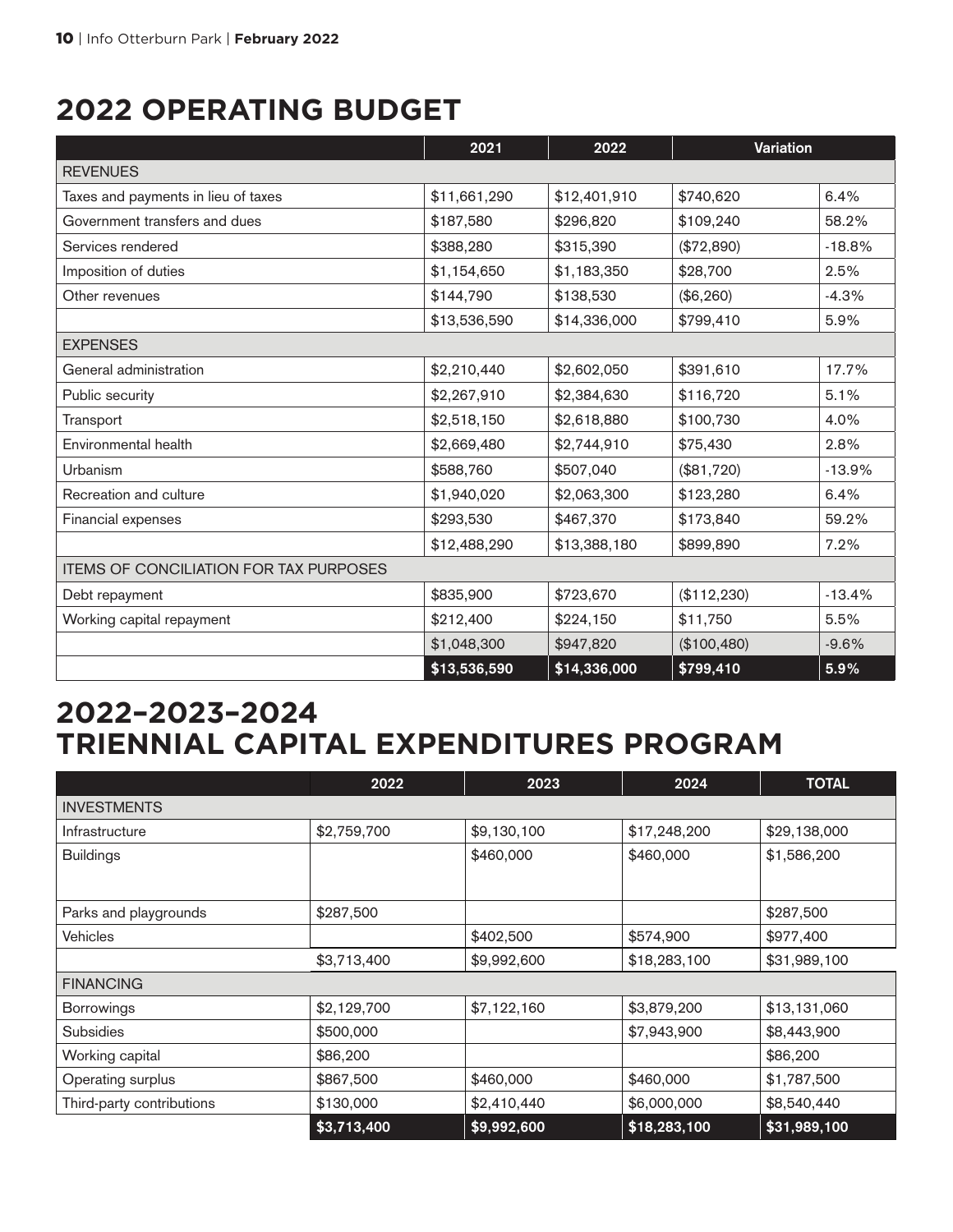### **2022 TAX RATES**

|                                                | 2021             | 2022       |
|------------------------------------------------|------------------|------------|
| PROPERTY Taxes per \$100 Evaluation            |                  |            |
| Basic residential tax rate                     | \$0.8353         | \$0.7668   |
| Properties with 6 dwelling units or more       | \$1.1135         | \$1.0221   |
| Non-residential properties                     | \$2.0883         | \$1.9170   |
| Vacant lands - served                          | \$1.6706         | \$1.5336   |
| RATES PER DWELLING unit OR COMMERCIAL PREMISES |                  |            |
| Water tax                                      | \$204            | \$181      |
| Water treatment tax                            |                  |            |
| Debt service                                   | \$30             |            |
| Operations                                     | \$255            | \$264      |
| Residual materials tax                         |                  |            |
| Recycling                                      | \$75             | \$95       |
| Biomethanization                               | \$106            | \$106      |
| Landfill                                       | \$168            | \$159      |
| TAX BILL FOR AN AVERAGE SINGLE-FAMILY HOME     |                  |            |
| Taxable evaluation                             | \$309,646        | \$355,286  |
| Property taxes                                 | \$2,586.47       | \$2,724.33 |
| Water tax                                      | \$204.00         | \$181.00   |
| Water treatment tax                            |                  |            |
| Debt service                                   | \$30.00          |            |
| Operations                                     | \$255.00         | \$264.00   |
| Residual materials tax                         |                  |            |
| Recycling                                      | \$75.00          | \$95.00    |
| Biomethanization                               | \$106.00         | \$106.00   |
| Landfill                                       | \$168.00         | \$159.00   |
|                                                | \$3,424.47       | \$3,529.33 |
|                                                | VARIANCE AS A \$ | \$104.86   |
|                                                | <b>AS A %</b>    | 3.1%       |

The new Triennial Assessment Roll is in effect for the years 2022 to 2024, which explains why the average assessment for a singlefamily home varies from year to year.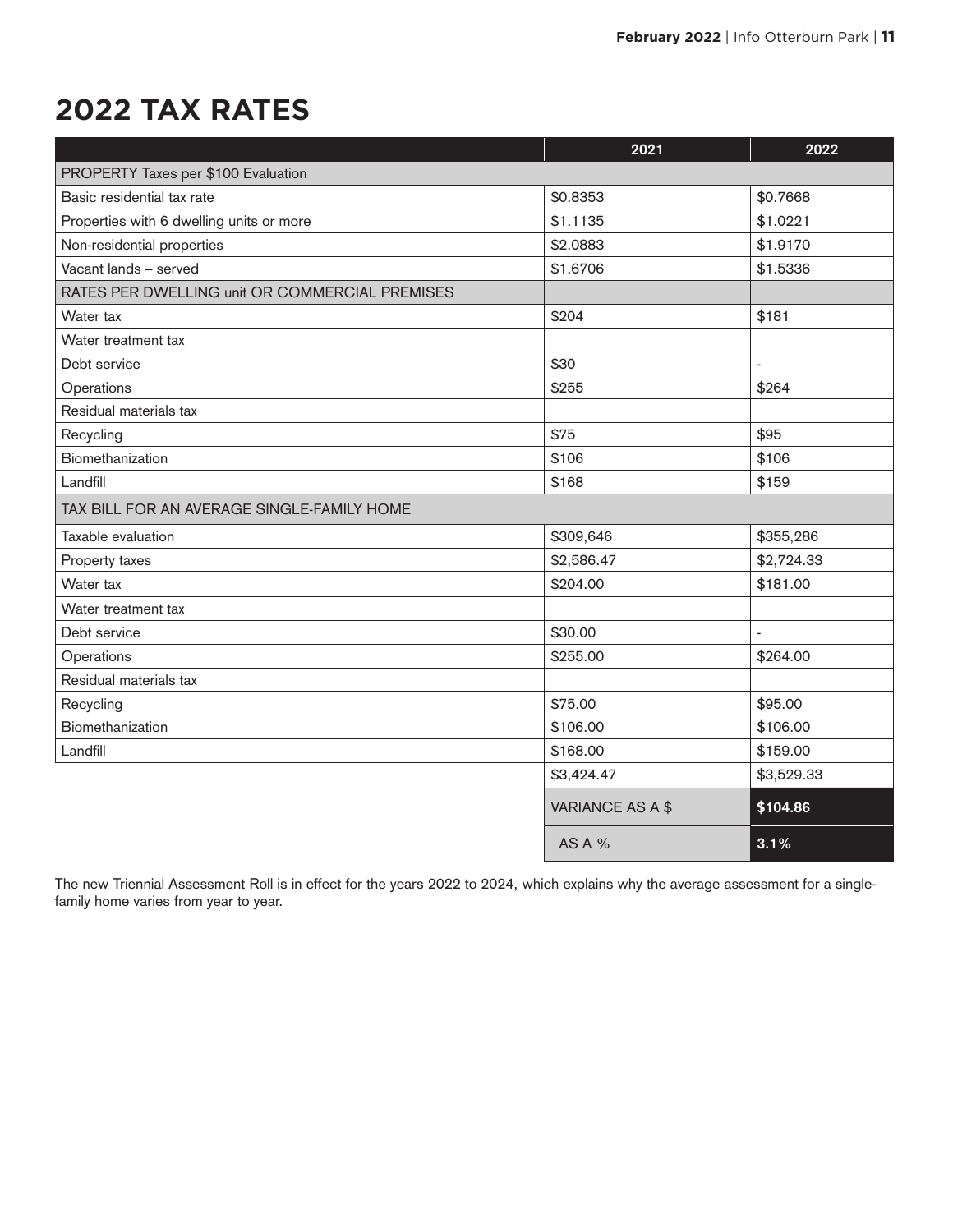### **SPORT, RECREATION AND CULTURE COMMITTEE**

#### Markus Gauthier: Les aventures du Clan Boréal

For this edition, the Sport, Recreation and Culture Advisory Committee would like to highlight the publication of a children's book by Otterburn Park resident Markus Gauthier. Markus has been working for several years on a dream: to produce a fantasy world for children with values that are important to him, such as friendship, openness to the world and, above all, respect for the life cycles in nature! With the help of illustrator Julien Lemaire, he just published a second book on the Boréal Clan's adventures called Aventures du Clan Boréal – La Nouvelle Gardienne. This is the story of Elenwë, a young elf who will need Tylion's friendship to embark on an adventure that will become a legendary vigil to be sung on the days of celebration by the Boreal Clan of elves!

For residents of Ville d'Otterburn Park and surrounding areas, you can get a signed copy by emailing info@clanboreal.com.

Information: clanboreal.com or facebook.com/clanboreal

CONGRATULATIONS MARKUS!

# **CITY BLOOD DRIVE**

#### **The Honorary Chair is Mayor Mélanie Villeneuve**

Date: Monday, March 28, from 1:30 pm to 7 pm Location: Pointe-Valaine Cultural and Community Centre By appointment only: 1-800-343-7264 or online at hema-quebec.qc.ca

# **BELOEIL AQUATIC CENTRE**

For any questions about the programming or the free swim schedule, visit piscinesbeloeil.com or contact the Beloeil Aquatic Center by email at info@piscinesbeloeil.com or by phone at 450-467-5678

# **TENNIS COURTS**

Tennis fans, we would like to remind you that the 2022 tennis season will begin in April. You can purchase your membership starting in April at opark.ca > recreation > tennis courts > buy your membership.

Information: 450-536-0303, ext. 292

|                                                                                | <b>FULL SEASON</b> |              | <b>HALF SEASON</b> |              |
|--------------------------------------------------------------------------------|--------------------|--------------|--------------------|--------------|
| <b>MEMBERSHIP</b>                                                              | <b>RESIDENT</b>    | NON-RESIDENT | <b>RESIDENT</b>    | NON-RESIDENT |
| Family (0-99 years old)                                                        | \$90,00            | \$135.00     | \$45,00            | \$67.50      |
| DUO (0-99 years old)                                                           | \$70.00            | \$105.00     | \$35.00            | \$52.50      |
| Adult (18-64 years old)                                                        | \$53,00            | \$80,00      | \$26.50            | \$40.00      |
| Youth, Teen, Senior (Youth 0-14, Teen 15-17, Senior 65+)                       | \$37.00            | \$56,00      | \$18.50            | \$28.00      |
|                                                                                | <b>MONTHLY</b>     |              | <b>DAILY</b>       |              |
| Family                                                                         | \$28.00            | \$42.00      | <b>NA</b>          | <b>NA</b>    |
| <b>DUO</b>                                                                     | \$22.00            | \$33.00      | NA.                | <b>NA</b>    |
| Adult                                                                          | \$15.50            | \$24.50      | \$6.00             | \$9.00       |
| Youth, teenager, senior                                                        | \$11.00            | \$17.00      | \$4.00             | \$6.00       |
| A deposit of \$100 (membership) or \$20 (daily) is required to obtain the key. |                    |              |                    |              |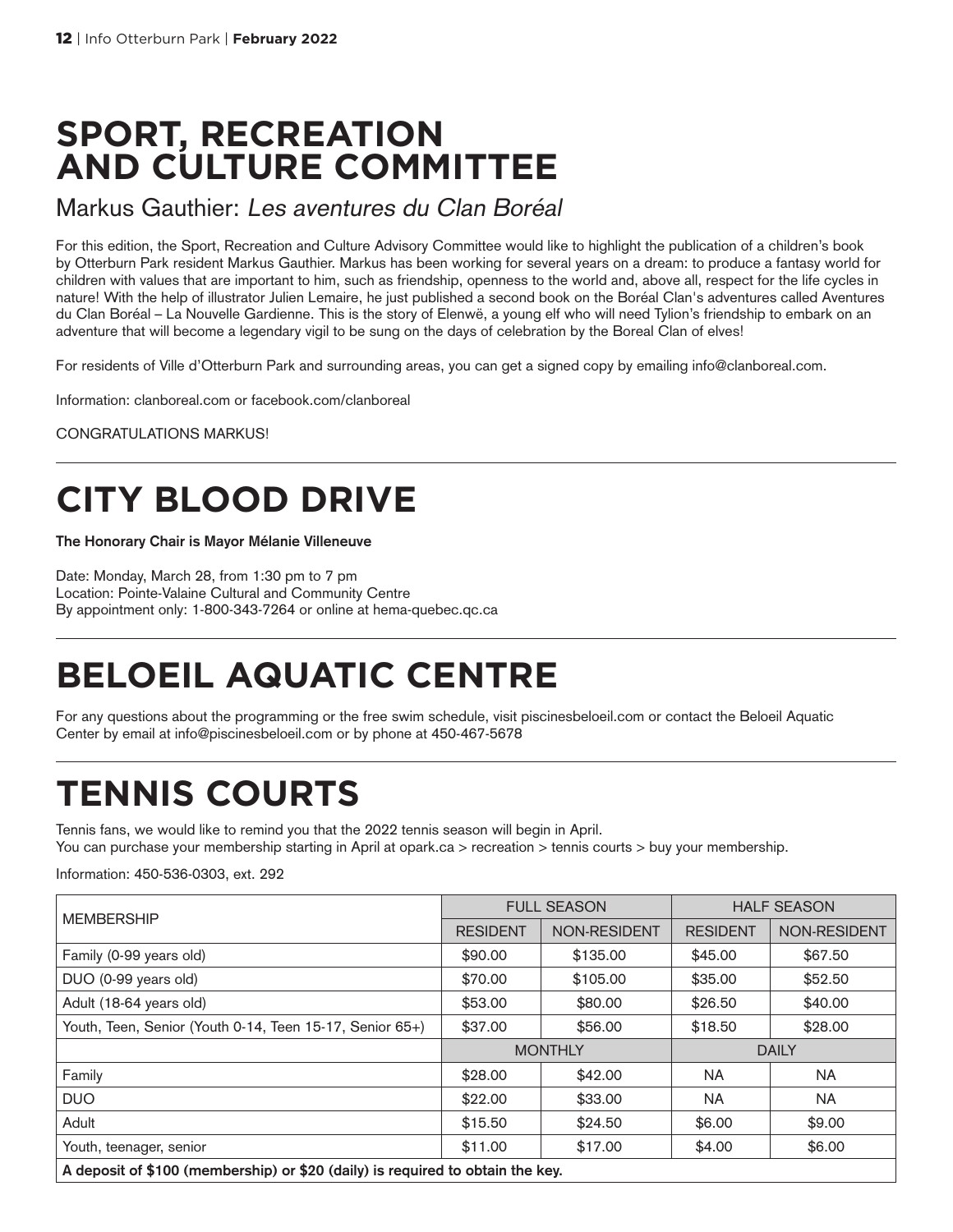# **SPRING BREAK**

Stay tuned to our Facebook page (facebook.com/VilleOPark) for more information about Spring Break 2022.

# **BIBLIOTHÈQUE ARMAND-CARDINAL LIBRARY**

#### **ACTIVITIES AND EVENTS**

#### **Je n'ai pas la langue dans ma poche!**

**(I speak my mind!)** Bilingual storytelling (French/English) (2nd Saturday of the month until June inclusively)\10:30 am (ages 5 to 11)

**L'heure du conte en pyjama (Story time in pyjamas)** (1st Wednesday of the month) March 2, April 6, May 4 6:30 pm (ages 4 to 6)

**Jeunes VIP en pieds de bas (Young VIPs in stocking feet)** (2nd Wednesday of the month) March 9, April 13, May 11 6:30 pm (ages 7 to 9)

#### **APRIL**

**Musclez vos méninges (Exercise your brain)** beginning April 7 (10 sessions) Registration at 450-467-2854, ext. 2268 or comptoir.bibliotheque@villemsh.ca

**SPRING BREAK** Spring Break Workshop – Library

Registration on the recreation website: villemsh.ca/online-registration-platform

Monday, February 28 – 1 to 4 pm Come create your own kamishibaï!\* A kamishibaï\* is an unbound book on large boards on which the images are visible through the butaï window.\*\*

Kamishibaï: is a story told with illustrated boards shown in a butaï (a mini-castle-shaped frame). It is the ancestor of Manga. It is how kamishibaï entertainers gave performances in the streets of Japanese cities in the last century.

\*\*Butaï: a box in a shape like a mini castle used to tell kamishibaï stories.

All materials for the activity will be provided by the library.

#### **NEWS**

**March 5**

- Addition of two acoustic booths.
- Independent learning space for children from 18 months to 5 years old.

**L'Éveil aux p'tits contes (Waking up with little tales)** (3rd Wednesday of the month) March 16, April 20, May 18 9:30 am (ages 6 to 24 months)

**Doudou et comptines (Blankies and nursery rhymes)** (4th Wednesday of the month) March 23, April 27, May 25 9:30 am (ages 2 to 3)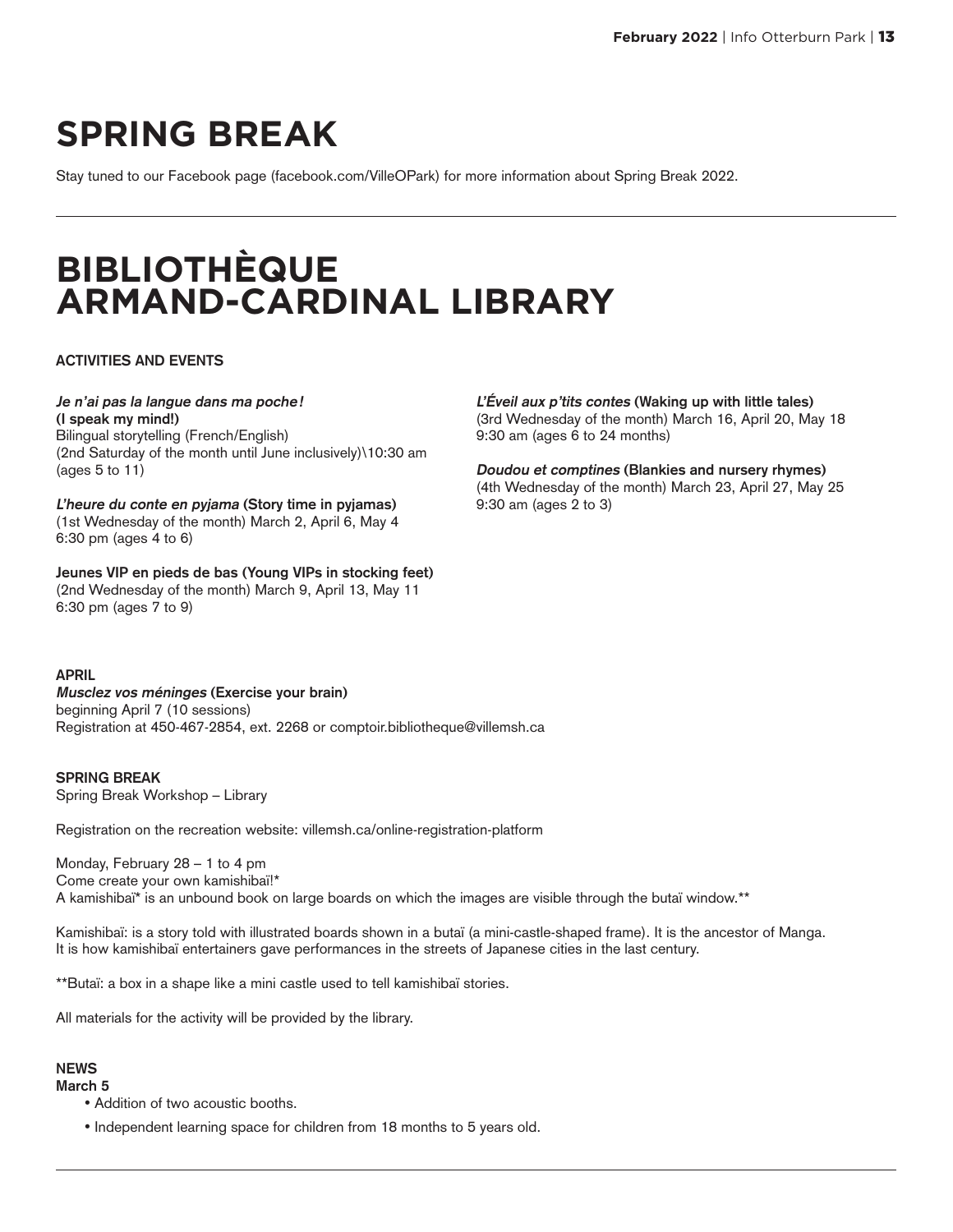# **COMMUNITY ORGANIZATIONS**

### **CENTRE DE FEMMES L'ESSENTIELLE (WOMEN'S CENTRE)**

New programming with workshops to meet various needs and interests—all adapted to the health restrictions context. There will be a wide variety of topics and types of workshops.

#### **Complete programming**

www.cfessentielle.org or call 450-467-3418

L'Essentielle is run by and for the women of the Richelieu Valley and the surrounding area. L'Essentielle is open to women regardless of their age, marital status, nationality or sexual orientation. We offer a place of belonging, services and a network of education and action according to community needs. The Centre is focused on the status of women in general.

#### **Information**

Tel: 450-467-3418 www.cfessentielle.org essentielle@videotron.ca

### **POETRY SLAM FEMINIST TEXTS**

March 8, 2022 7:30 pm to 9:00 pm At Pointe-Valaine

#### **FREE ADMISSION**

PUBLIC READING Cabaret-style evening

#### INTERNATIONAL WOMEN'S DAY 2022

• Vaccination Passport

• Health measures in force

Presented by Centre de femmes l'Essentielle Les Diffusions Pointe-Valaine

### **INTÉGRATION COMPÉTENCES (SKILLS INTEGRATION)**

#### **La recherche emploi 101 (Job Search 101) (In French)**

Be well informed, know the resources, trends and opportunities in the current job market March 30, 1:30 to 3:30 pm. Free of charge.

By videoconference

#### **Objectif Intégration pour les immigrants (Integration session for immigrants) (In French)**

\*\$200 stipend for those who qualify

The integration session allows you to learn more about democratic and Quebec values as expressed by the Charter of Human Rights and Freedoms, cultural codes in employment and the legal framework in the workplace. March 21, from 6 to 9 pm.

#### **Formation interculturelle (Intercultural training) (In French)**

Intercultural communication training (online and open to all) helps recognize the impact of cultural differences in the workplace and discusses how to manage them in a positive way.

**Information** Francine Landry Tel. 450-464-4481, ext. 240 • francinelandry@integrationcompetences.ca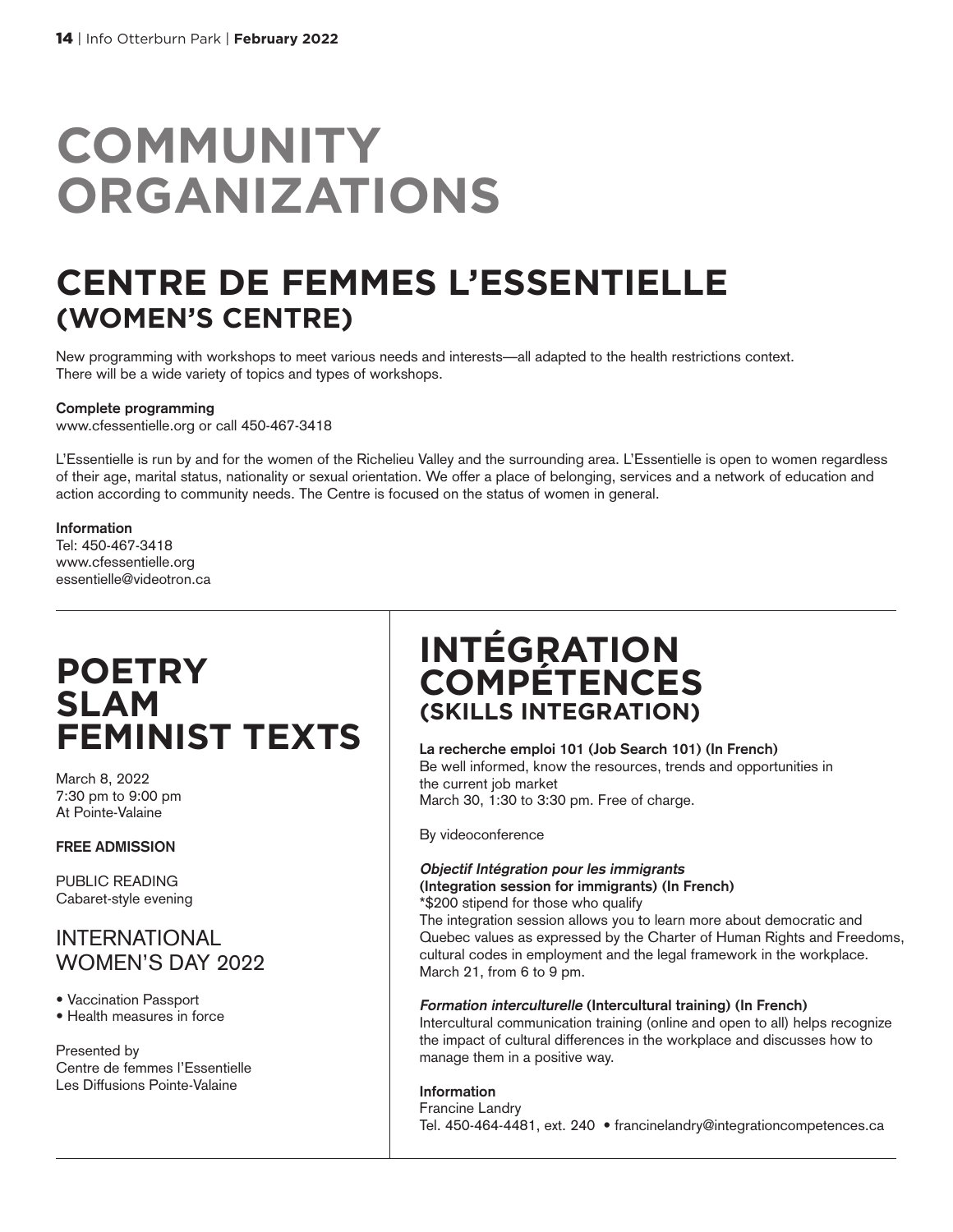### **HISTORICAL AND GENEALOGICAL SOCIETY OF BELOEIL – MONT-ST-HILAIRE**

#### **LECTURES**

**Wednesday, March 30, 2022, 7:30 pm**: "Diable, loups-garous et autres bêtes mythologiques : l'histoire du Québec vue par les contes et les legends"(Devil, Werewolves and Other Mythological Beasts: the History of Quebec as Seen Through Tales and Legends), lecture by Stéphane Tessier (in French). Travel back in time and discover the legends. The devil, the werewolf and the worst of all the beasts: man! Inspired by the traditional French-Canadian and old France repertoires.

**Wednesday, April 27, 2022, 7:30 pm:** "Histoire des îles du Richelieu" (History of the Richelieu Islands), lecture by Réal Fortin (in French). The archives contain documents which mention almost all of the 28 islands along the 130 km of the Richelieu River and reveal the significant role of this route. Discover the history of the islands and fascinating, little-known facts about them.

**Wednesday, May 25, 2022, 7:30 pm:** check the website in mid-May for details. The lectures will be offered virtually but will also be held in person when health regulations permit.

Stay tuned: shgbmsh.org/conferences-to-be or facebook.com/SHGBMSH.

Registration on the website is required by 8:00 p.m. on the Monday prior to the lecture. Registrants will receive the link and instructions for logging on the day before the lecture. Cost: \$7/lecture. Free for members.

### **CIVIC SPONSORSHIP OF THE VALLÉE-DU-RICHELIEU**

For nearly 40 years, the Parrainage civique de la Vallée-du-Richelieu has been working in the community by promoting the social integration of people with an intellectual disability, a mental health disorder or an autism spectrum disorder, mainly by pairing them with volunteer residents.

Clientele: 12 years old and up

Services offered: Sponsorship with a volunteer resident, occasional activities, integration outings, integration trips.

#### **Volunteers wanted: a volunteer like you!**

Each pair is unique. Do you do crafts? Do you bowl? Do you prefer painting or walking in the woods? You will be matched with someone who also enjoys these activities. A few hours a month can make a difference!

**Information** 450-464-5325 or 1-877-464-7287 info@pcvr.ca | pcvr.ca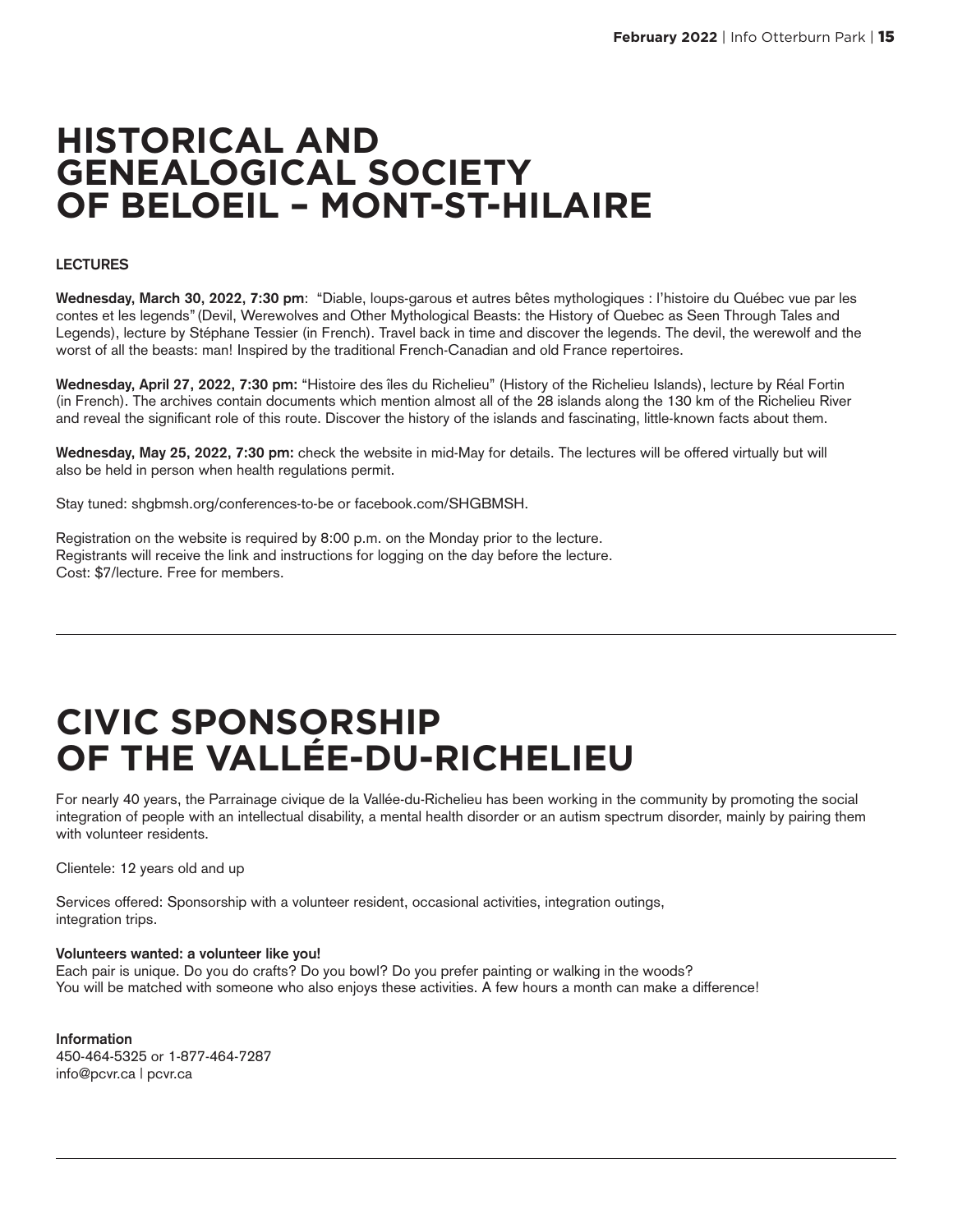## **PIRATES DU RICHELIEU**

Are you between 6 and 17 years old? Do you like to move and are competitive? Football is for you!

The Pirates du Richelieu are pleased to announce an open house on April 30 at 10 am. This event will allow you to attend a football practice and get to know this sport. You can register on our Facebook page or simply come out to the Polybel High School synthetic field.

Spring Camp: April to June | Regular Season: August to the end of October Registration: www.piratesdurichelieu.com/inscriptions (Rates vary according to level)

### **ASSOCIATION DE BASEBALL MONT-SAINT-HILAIRE OTTERBURN PARK – ABMO**

#### **REGISTRATIONS**

| Sports workshops<br>parent-child                                                      | 4-5 years old (children born in 2017-2018)                                            | Rallye-Cap<br>4-5 years | To be<br>determined | All summer        | \$75  |
|---------------------------------------------------------------------------------------|---------------------------------------------------------------------------------------|-------------------------|---------------------|-------------------|-------|
| Introduction to<br>baseball                                                           | 6-7 years old (children born in 2015-2016)                                            | Rallye-Cap<br>6-7 years | To be<br>determined | All summer        | \$125 |
|                                                                                       | 8-9 years old (children born in 2013-2014)<br>**1st year playing baseball only        | Grand<br>Chelem         | To be<br>determined | 2 times per week  | \$200 |
|                                                                                       | 8-9 years old (children born in 2013-2014)                                            | 9U                      |                     | 2 to 3 times/week | \$255 |
| Women's baseball                                                                      | 10-11 years old (born in 2011-2012)                                                   | 11 U                    |                     | 2 to 3 times/week | \$275 |
| teams                                                                                 | 12-13 years old (born in 2009-2010)                                                   | 13U                     |                     | 2 to 3 times/week | \$300 |
|                                                                                       | 14-16 years old (born in 2006-2008)                                                   | 16U                     |                     | 2 to 3 times/week | \$325 |
|                                                                                       | 17-21 years old (born in 2001-2005)                                                   | 21U                     |                     | 2 to 3 times/week | \$280 |
|                                                                                       | 8-9 years old (children born in 2013-2014)<br>**1st year playing baseball only        | Grand<br>Chelem         | To be<br>determined | 2 times/week      | \$200 |
|                                                                                       | 8-9 years old (children born in 2013-2014)                                            | 9U                      |                     | 2 to 3 times/week | \$255 |
| Mixed baseball                                                                        | 10-11 years old (born in 2011-2012)                                                   | 11 U                    |                     | 2 to 3 times/week | \$275 |
| teams                                                                                 | 12-13 years old (born in 2009-2010)                                                   | 13U                     |                     | 2 to 3 times/week | \$300 |
|                                                                                       | Boys 14-15 years old (born in 2007-2008)<br>Girls 14-16 years old (born in 2006-2008) | 15U-F16U                |                     | 2 to 3 times/week | \$325 |
|                                                                                       | Boys 16-17 years old (born in 2005-2006)<br>Girls 17-21 years old (born in 2001-2005) | 18U-F21U                |                     | 2 to 3 times/week | \$290 |
| Online registration now: INFO / JOIN: baseballexpress.qc.ca - baseball.abmo@gmail.com |                                                                                       |                         |                     |                   |       |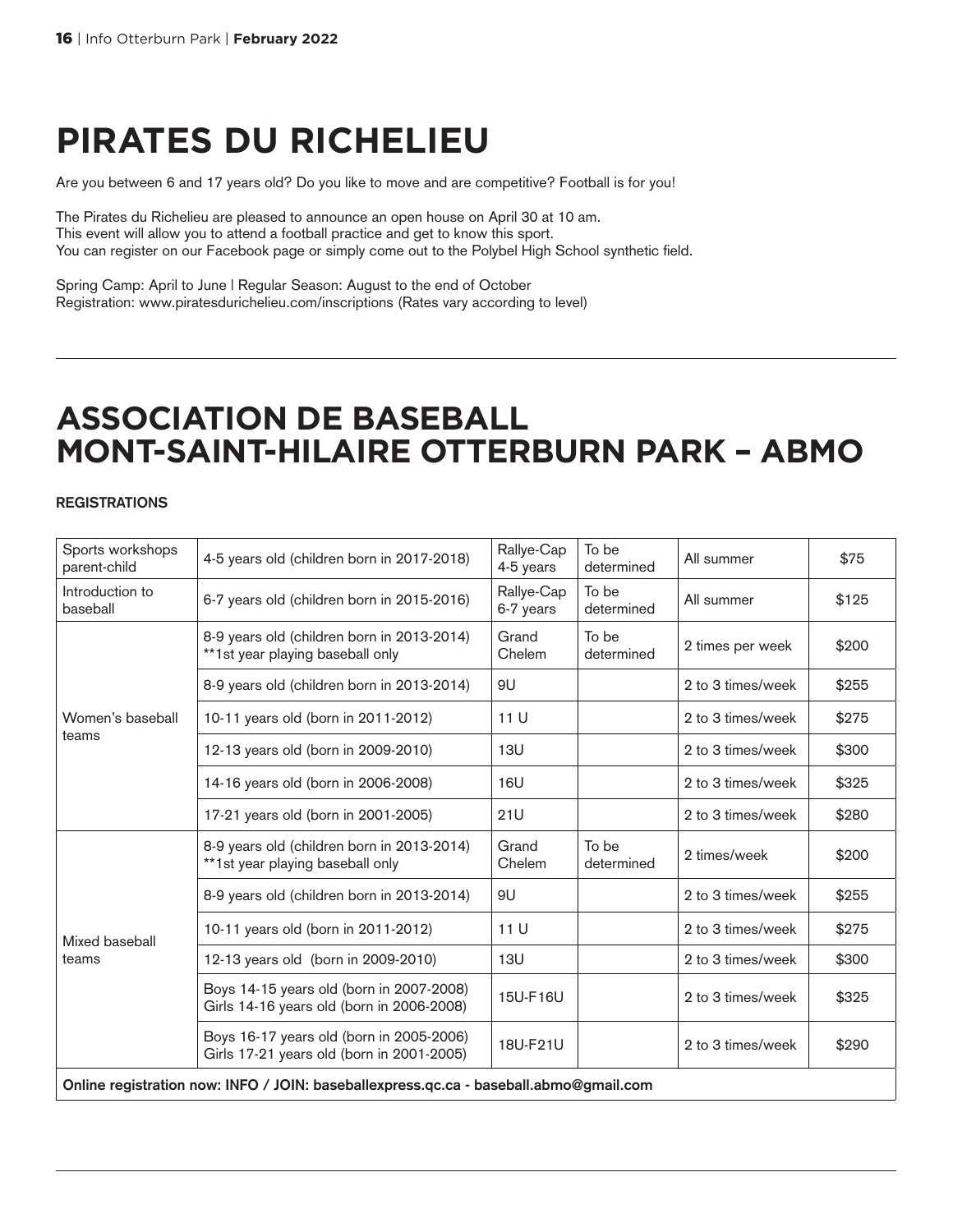# **SANKUDO**

| <b>AGE</b>                                  | <b>SCHEDULE</b>                      | <b>COST</b>                         |
|---------------------------------------------|--------------------------------------|-------------------------------------|
| 5-6 years old beginner (0-1-2 kyu)          | Tuesday 6:30 to 7:15 pm              | \$115 once/week                     |
| 7-9 years old beginner and intermediate     | Monday 6:30 to 7:30 p.m.             | \$120 once/week                     |
| 9 to 12 years old beginner and intermediate | Wednesday 6:30 to 7:30 pm            | \$120 once/week                     |
| Adults beginner and up                      | Monday and Wednesday 7:30 to 8:15 pm | \$135 once/week<br>\$180 twice/week |

At the time of going to press, we are awaiting confirmation from Public Health for the start of adult classes.

We suggest you visit sankudo.ca and the Sankudo Karate School Facebook page.

Participants 13 years and older must have a vaccination passport.

**Francine Sarrazin** Tel: 450-464-4853 www.sankudo.ca info.op@sankudo.ca

# **MEPEC**

Join MEPEC on Feb. 14 from 12 noon to 1:30 pm for an interactive workshop on Self-Love and Self-Care. Explore ways to nourish our mind, body, and soul through the practice of self-love and self-care.

The "Seniors Sneakers" exercise program is for people 55+ who want to stay active during the winter. This program will start when public health measures permit. Mondays 10:30 to 11:30 am at the Legion.

Join MEPEC for online Trivia the third Tuesday of each month at 7 pm.

#### Online Workshops

- Feb 16 from 10 to 11:30 am "From Social Isolation and Loneliness to Belonging and Well-Being"
- March 16 from 10 to 11:30 am "Diabetes Type 1 and 2"
- March 22 from 12 noon to 1:30 pm for an interactive workshop on the benefits and practice of laughter to increase well-being.
- April 20 from 10 to 11:30 am "Music Therapy Music for your Mind, Body and Spirit by Lara McKinnis
- May 18 from 10 to 11:30 am "Age-Related Hearing Loss Causes, Complications and Care offered by an Audiologist.

Book Club – our next meetings will be Feb. 23, March 23, April 20 and May 18 at 7 pm. Meetings are currently by Zoom but will resume in person when public health measures permit.

Sprouts Program – Circle time fun for parents and young children. Every Thursday in the MEPEC Library. This program will start when public health measures permit.

Mums & Tots Yoga – Online: Every Tuesday from 9:30 to 10:30 a.m. Come join us !

MEPEC has created a Youth account on Tiktok, so we encourage everyone to follow us on Tik Tok. You will be able to Follow Me on my Ambassador journey via Tik Tok and Instagram, STAY TUNED! #mepecyouth

For more information or to register for any of the above, please email info@mepec-pemca.org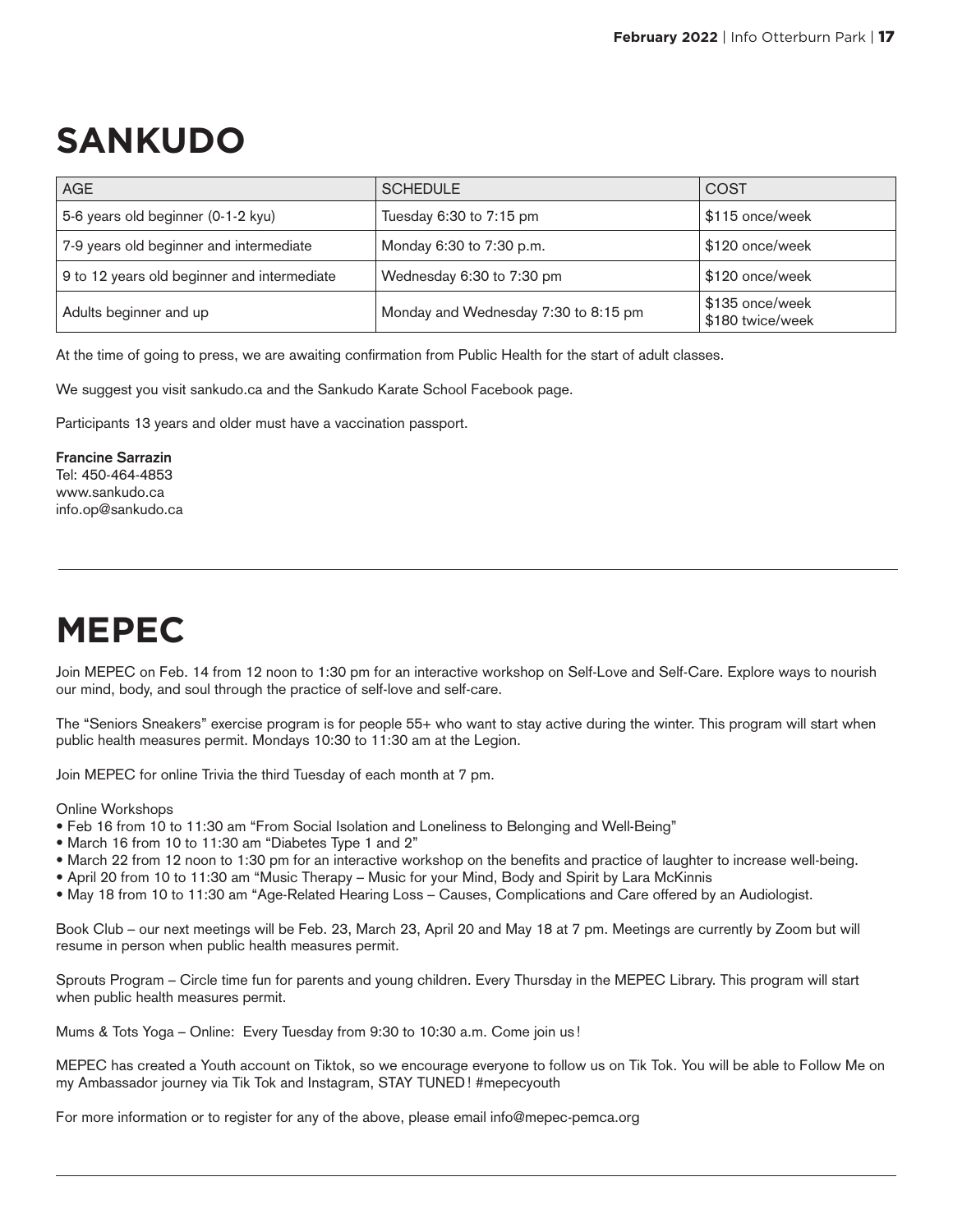# **OTT'ADOS YOUTH CENTRE**

We are looking for people who want to get involved in their community by creating a gathering place for our youth.

If you are interested in getting involved, please email us at the following address: mdjottados@gmail.com

# **CANOE CLUB**

Since 1921, the Otterburn Canoe Club has welcomed young and old to Pointe-Valaine to learn about the sports of sprint canoeing, dragon boating, and more, offered through various summer programs, school or extracurricular workshops and corporate activities.

#### **New for 2022**

In addition to its regular programs, the Club now offers a "Full Day" option for all of its recreational and competitive programming to meet the different needs of families in the area.

The Club also offers a weekly day camp for eight weeks in the summer, a sports camp (four blocks of two weeks), a rental service for single/double kayaks and paddle boards (SUP) from May to September and much more.

**Information and registration (from March 1):** info@canoekayakotterburn.com | canoekayakotterburn.com

### **L'ARRIÈRE-SCÈNE Drama centre for children and youth in Montérégie**

#### **FURIOSO**

**March 6, at 3 pm** Two valiant enemy knights vie for the attention of the beautiful Yuhuan. Puppet theatre / Ages 7 and up Produced by Théâtre de l'Œil

#### **HISTOIRES D'AILES ET ÉCHELLES (Stories of wings and ladders)**

**March 20, at 11 am and 3 pm** A playful and poetic journey inspired by Paul Klee that uses the power of our imagination. Théâtre d'objets (Object theatre) / Ages 4 and up Produced by Sylvie Gosselin

#### **RIPOPÉE**

#### **April 24, at 3 pm**

A fable about friendship. Artists plunge into a zany world while discovering their great strength. Théâtre clownesque (Clown theatre) / Ages 5 and up Produced by L'Aubergine

Ticket office Tel.: 450-464-4772 | Centreculturelbeloeil.com

#### **BOULUPOILU**

**May 15, at 3 pm** A multidisciplinary show with a hairy monster, an aquarium, video recordings and a musician on stage. Théâtre de lumières (Theatre of lights) / Ages 3 and up Produced by L'Interrupteur

#### **Theatre for all children!**

Two sensory adapted performances (RSA) for young people with autism and their families.

Reservations by phone only: 450-464-4772.

- Arbre, tout un monde (Théâtre Motus): April 10, at 3 p.m.
- Ripopée (L'Aubergine): April 24, at 10 a.m.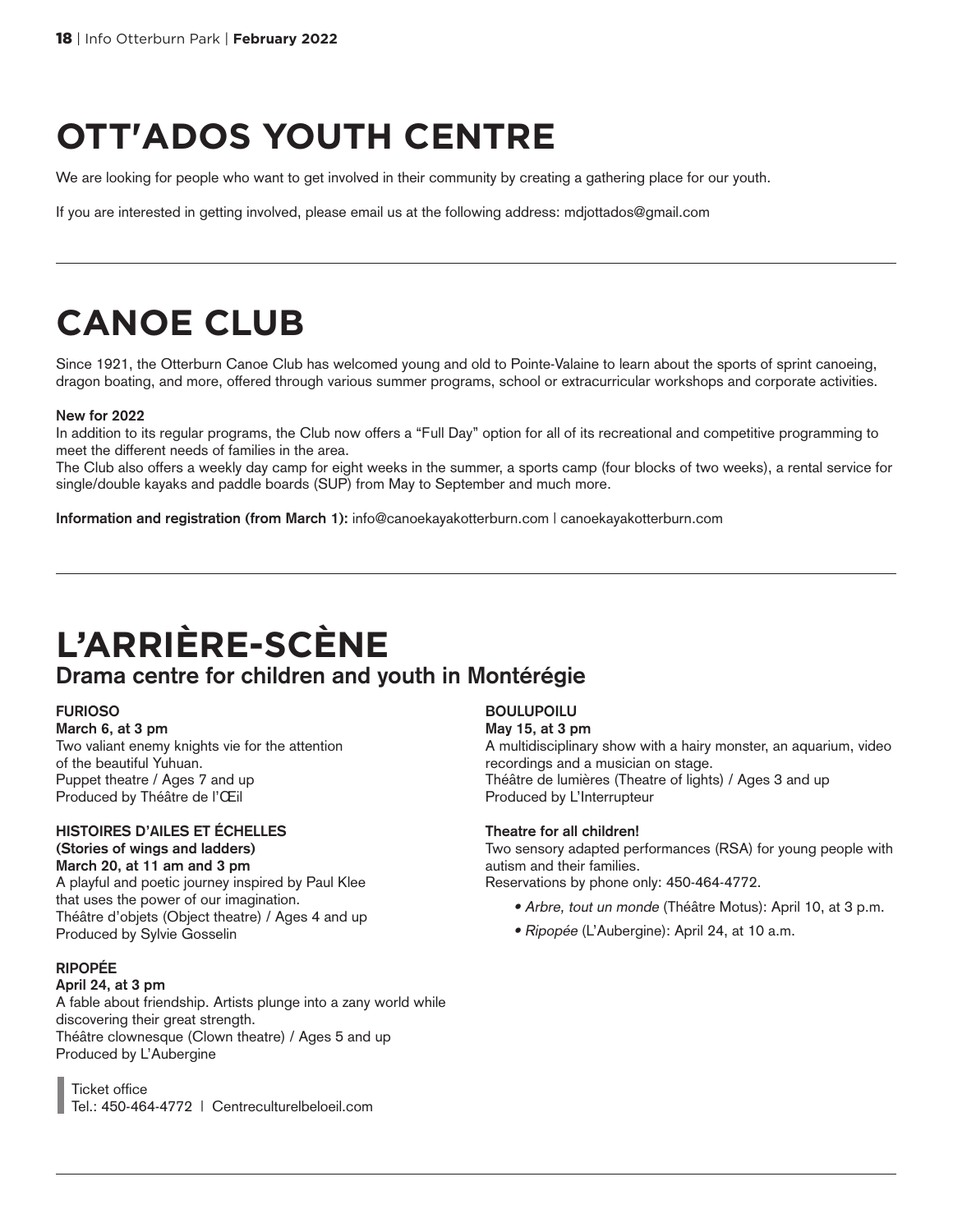# **ENVIRONMENTAL ADVISORY COMMITTEE**

# **HIGHLIGHTS**

We would like to acknowledge the hard work and dedication of our members, Guy Dubé, Francis Beauregard and Alexandre Turcotte, who represent residents on the Committee. We enthusiastically welcome our new chair, Mathieu Chapdelaine, as well as the mayor as an ex-officio member. We would also like to thank Mario Comtois, whose term ended after two years and who continues to provide us with his expertise in urban forestry, as well as Denis Parent, who has made it possible to get the committee up and running again since 2019.

Three seats for residents are to be filled on the Committee, and we are already accepting offers to volunteer for environmental activities in 2022. Please write to the contact person at cce@opark.ca .

With the participation of committee members, the City has been able to achieve several environmental successes in the past year:

- The re-establishment of a partnership with the Centre de la nature du Mont Saint-Hilaire with which we are working on several environmental issues such as the protection of natural environments, the evaluation of the state of our remarkable trees and their enhancement, the development of knowledge and understanding of our collective wealth;
- The hiring of a technical resource in environment person is added to the budget for 2022;
- Increase in the budget for activities related to environmental protection and promotion;
- Our contribution to the adoption of a new bylaw promoting the conservation of the arboricultural heritage in our area;
- The establishment of a partnership with the Centre régional de l'environnement de la Montérégie to work on issues related to greenhouse gases and the addition of sustainable transportation alternatives as well as the improvement of active transportation in our area;
- Work on the fight against invasive exotic species with the collaboration of Catherine Bégin, an enthusiastic horticulturist;
- Donation of 100 bare root trees to increase the City's tree cover, plant on private properties and create islands of freshness;
- The addition of certifications to enhance pollinator and water quality protection.

In 2022, make a difference with us!

Send us your environmental wishes at cce@opark.ca

### **IN 2022, HOW CAN WE MAKE NEW CHOICES TO REDUCE SPENDING?**

**In 2022, take on a major challenge! Get ready for the #défisansvoituresolo which starts next fall. Try new, more affordable modes of transportation.**

Options are available on embarquemonteregie.ca, from carpooling to downtown Montreal, parking spaces to share a car and public transit schedules in the surrounding area.

Share your 2022 challenges on the City's Facebook page.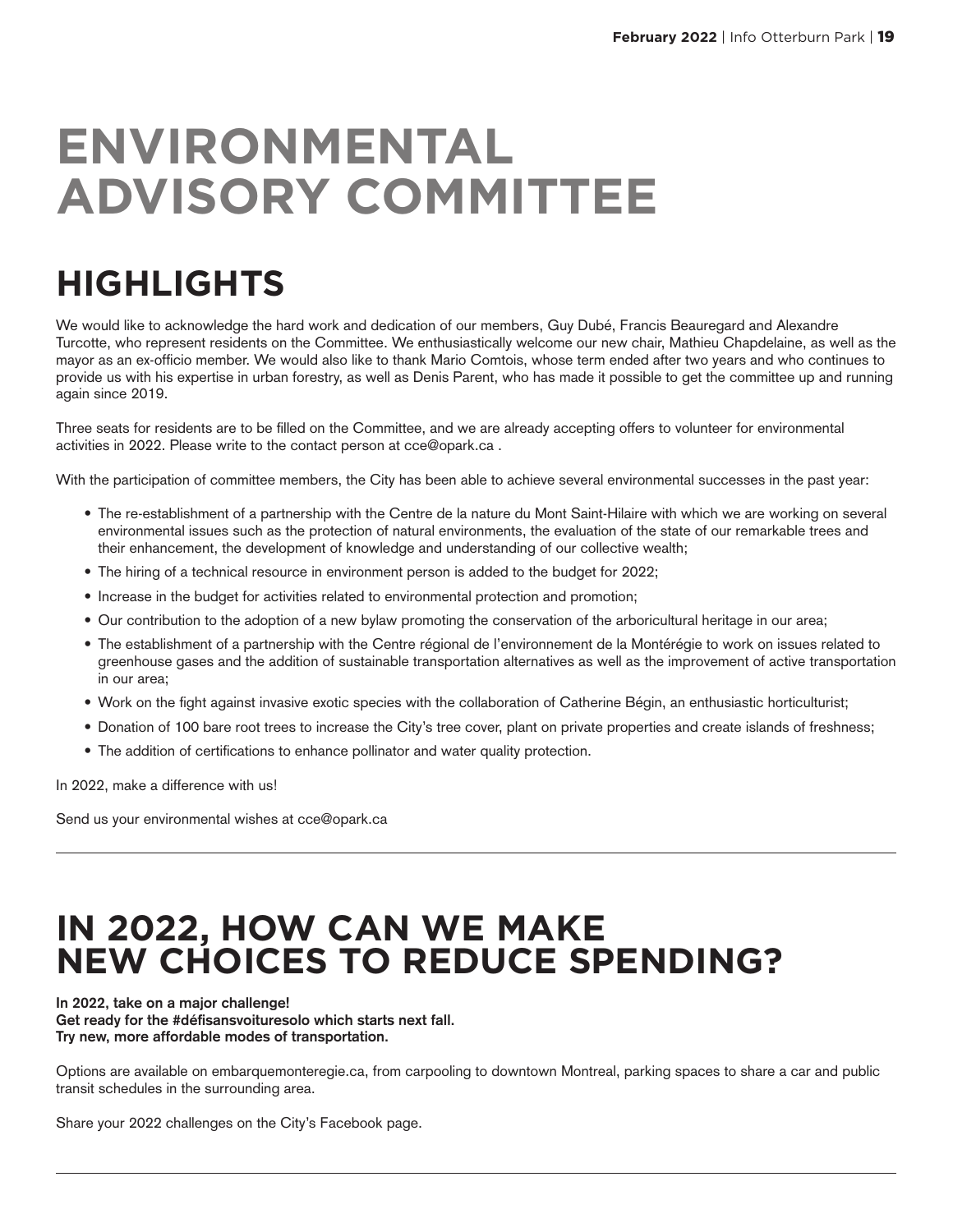### **LET'S GET TO KNOW POLLINATORS**

"What do insects such as bees, wasps, bumblebees, butterflies, hoverflies, bee flies, some birds and some mammals have in common? They are pollinators!"

(Source: spaceforlife.ca/pollinators)

According to the Ministry of the Environment and the Fight Against Climate Change, the decline in pollinator populations has raised concerns in the international scientific community. As a result, protecting them has become a global challenge.

Scientific studies have shown that the decline of bees may be due to a combination of several factors, including:

- exposure to pesticides;
- parasites, pests, pathogens and genetic diversity;
- habitat loss, food availability and hive management;
- climate change and weather conditions.

Pesticides are a major threat to pollinators. Fortunately, the City has banned them.

But you can take action too!

**Here's the Pollinator Protection Pledge, which you can sign, too. I pledge to help protect pollinators by:**

#### **Choosing to create a habitat for pollinators by adding native plants to my garden or on my property.**

A pollinator habitat is a place where pollinators can live, eat, sleep and raise their offspring. Native plants and native pollinators have evolved together for millions of years and they need each other. Even a small planter or flower pot makes a difference.

#### **Planning to have at least three different flowering plants that can bloom for more than one season.**

Pollinators look for pollen and nectar as a food source from early spring through late fall. Let's get our yards blooming as early and as long as possible.

#### **Choosing to buy pesticide-free plants and seeds and also garden without using pesticides.**

Plants sold in stores are not always labelled "pesticide-free," so ask the vendor; the use of chemical herbicides, weed killers, fungicides and insecticides harms pollinators and the soil they live in.

#### **Choosing to leave dead leaves on the ground during the cold season.**

**L**eaving seed heads, berries and leaves in the fall and waiting until late spring to cut plants helps protect the habitats that pollinators need during the winter; leaf blowers harm insect habitats.

#### **Choosing to promote the protection of pollinators and their habitat.**

Spread the word by talking to others, putting up a "pollinator-friendly garden" sign, mentoring new gardeners, and volunteering to plant pollinator gardens in schools, community gardens, or senior residences. Share your experience on social media using the keyword #pollinators or #biodiversity or #bees or #PollinatorProtector. Check out the resources at BeeCityCanada.org and develop your own ways to share your pollinator promise!

"Greatest things are done by a series of small things brought together."

- Vincent Van Gogh